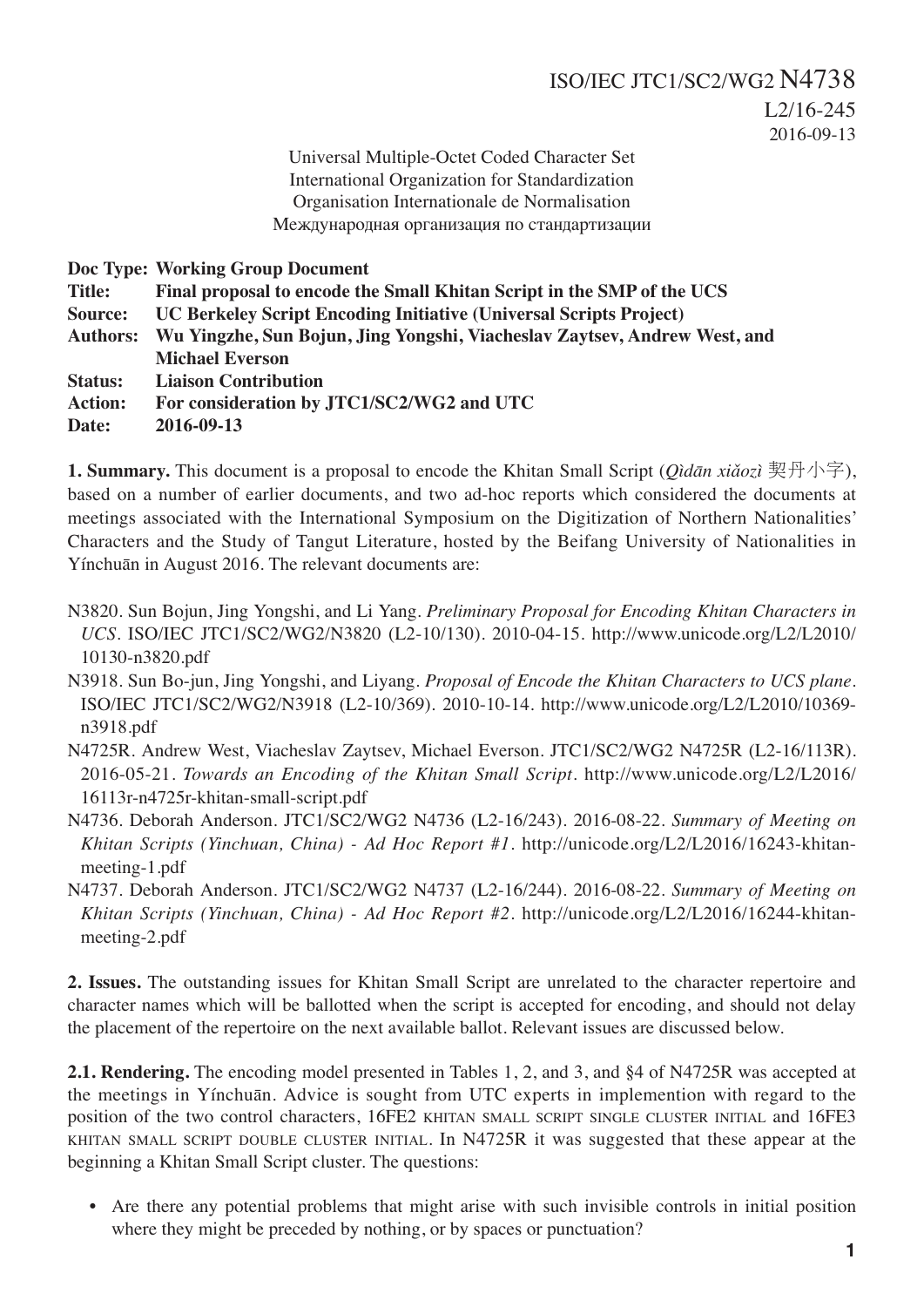• If these characters were in *second* position in a cluster, would they interfere with searching operations? Example: vs .

**2.2. Unicode character properties.** Character properties were proposed in N4725R, and are repeated here. It may be the case that on consideration the UTC will propose other properties, perhaps even a new one suited to the unique nature of the Khitan Small Script.

These are suggested character properties for KSS graphic characters.

18B00;KHITAN SMALL SCRIPT CHARACTER-18B00;Lo;0;L;;;;;N;;;;; 18CD7;KHITAN SMALL SCRIPT CHARACTER-18CD7;Lo;0;L;;;;;N;;;;; 18D00;KHITAN SMALL SCRIPT RADICAL-01;Lo;0;L;;;;;N;;;;;; ... 18D13;KHITAN SMALL SCRIPT RADICAL-20;Lo;0;L;;;;;N;;;;;

These are suggested character properties for KSS format characters:

16FE2;KHITAN SMALL SCRIPT SINGLE CLUSTER INITIAL;Cf;0;BN;;;;;N;;;;; 16FE3;KHITAN SMALL SCRIPT DOUBLE CLUSTER INITIAL;Cf;0;BN;;;;;N;;;;;

As blocks of KSS characters should not break over a line, graphic characters that are in a sequence prefixed by a stacker format character should have a line break property that prohibits line breaking between adjacent characters. However, line breaking should be permitted between KSS characters that are not prefixed by a stacker format character. The practicality of this needs to be explored further.

The suggestion "line breaking should be permitted between KSS characters that are not prefixed by a stacker format character" could be incompatible with the treatment of ordinary "Letter other characters".

**2.3. Code charts.** The character names for Khitan Small Script are algorithmically generated, but because the character set is relatively small, we recommend that the charts be presented with explanatory headers and cross references for the convenience of users of the standard. In the chart below, 9 glyphs marked in yellow were drawn by Michael Everson.

**2.4. Character blocks.** The recommended character blocks are: Khitan Small Script 18B00..18CFF, and Khitan Small Script Radicals, 18D00..18D1F.

# **3. Acknowledgements**

This project was made possible in part by a grant from the U.S. National Endowment for the Humanities, which funded the Universal Scripts Project (part of the Script Encoding Initiative at UC Berkeley), as well as by a grant from the Luce Foundation. Any views, findings, conclusions or recommendations expressed in this publication do not necessarily reflect those of the National Endowment for the Humanities, or of the Luce Foundation.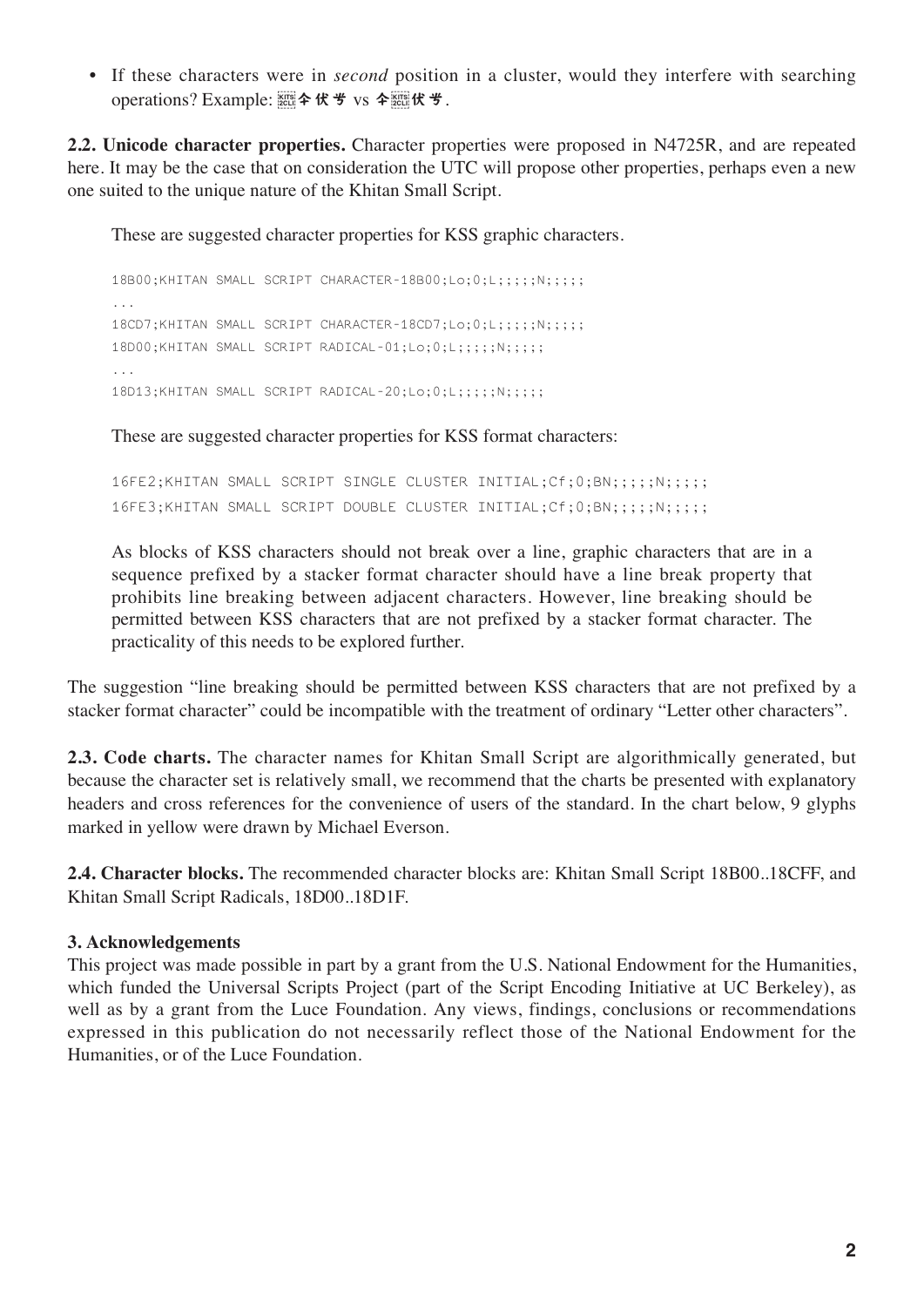# **16FE0 Ideographic Symbols and Punctuation 16FFF**



### **Tangut mark**

16FE0 3 TANGUT ITERATION MARK  $\rightarrow$  3005  $\approx$  ideographic iteration mark

# **Nushu mark**

16FE1  $\sqrt{\ }$  NUSHU ITERATION MARK

# **Khitan Small Script formatting**

# **characters**

- 16FE2 KHITAN SMALL SCRIPT SINGLE CLUSTER INITIAL
- 16FE3 KHITAN SMALL SCRIPT DOUBLE CLUSTER INITIAL

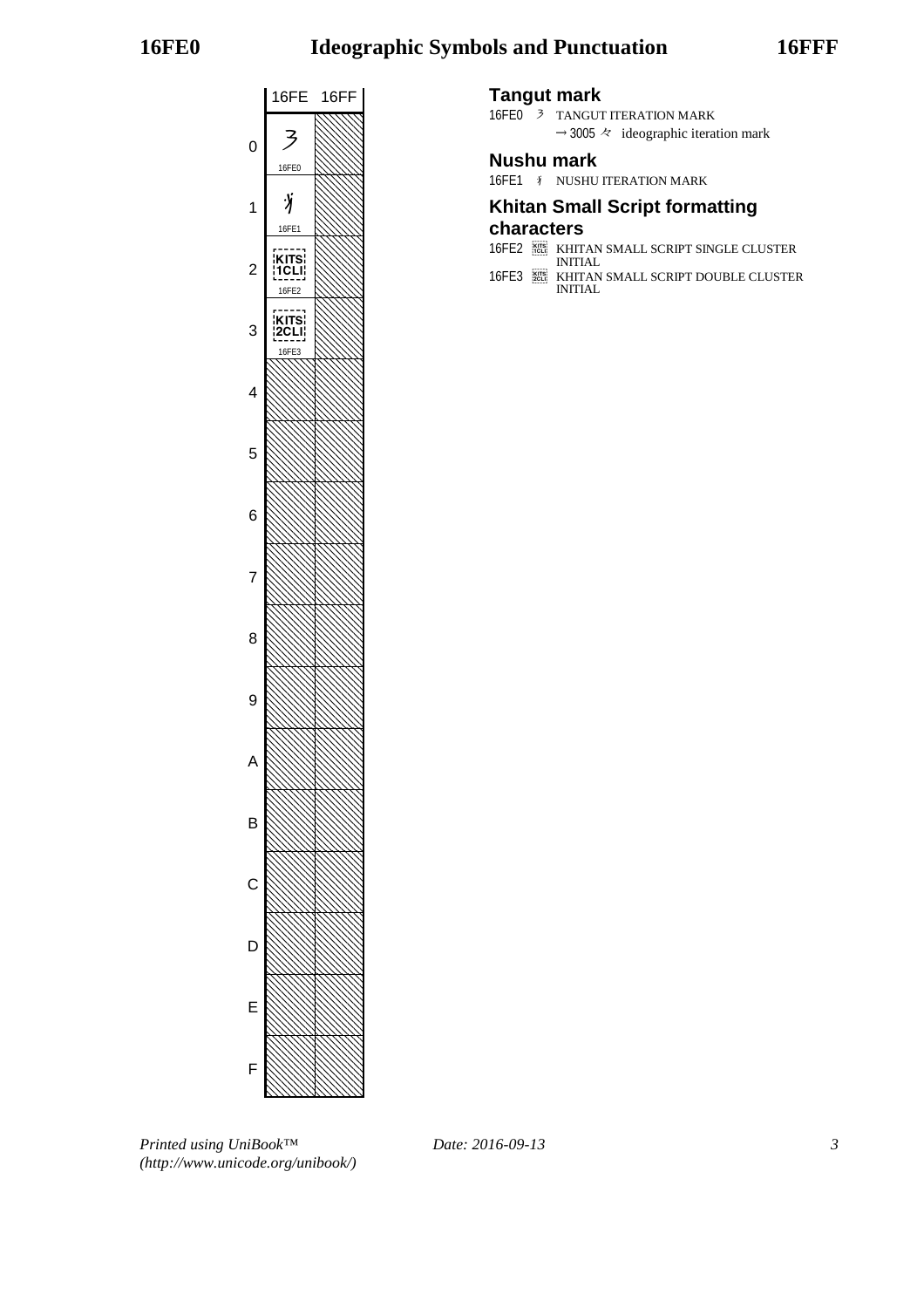|                | 18B0         | 18B1       | 18B2       | 18B3        | 18B4       | 18B5       | 18B6       | 18B7       | 18B8       | 18B9       |             |            | 18BA 18BB 18BC 18BD 18BE |            |             |
|----------------|--------------|------------|------------|-------------|------------|------------|------------|------------|------------|------------|-------------|------------|--------------------------|------------|-------------|
| 0              | 18B00        | 丢<br>18B10 | 而<br>18B20 | 圧<br>18B30  | 灻<br>18B40 | 庋<br>18B50 | 地<br>18B60 | 无<br>18B70 | 夾<br>18B80 | 亥<br>18B90 | 41<br>18BA0 | 闱<br>18BB0 | ザ<br><b>18BC0</b>        | 뽀<br>18BD0 | 仌<br>18BE0  |
| 1              | Ţ            | 汞          | 岙          | 万           | 圡          | 朿          | 北          | 廾          | 夾          | 夾          | 宍           | 闲          | 尗                        | 电          | 冬           |
|                | 18B01        | 18B11      | 18B21      | 18B31       | 18B41      | 18B51      | 18B61      | 18B71      | 18B81      | 18B91      | 18BA1       | 18BB1      | 18BC1                    | 18BD1      | 18BE1       |
| $\overline{2}$ | チ            | 亜          | モ          | 刃           | 圡          | 牂          | 廿          | 坊          | 丈          | 屯          | 出           | 冈          | 目                        | 千          | 各           |
|                | 18B02        | 18B12      | 18B22      | 18B32       | 18B42      | 18B52      | 18B62      | 18B72      | 18B82      | 18B92      | 18BA2       | 18BB2      | 18BC <sub>2</sub>        | 18BD2      | 18BE2       |
| 3              | 王            | 不          | モ          | 求           | 吏          | 土          | 节          | 尢          | 秂          | I          | 沢           | 冈          | 月                        | 秊          | 刉           |
|                | 18B03        | 18B13      | 18B23      | 18B33       | 18B43      | 18B53      | 18B63      | 18B73      | 18B83      | 18B93      | 18BA3       | 18BB3      | 18BC3                    | 18BD3      | 18BE3       |
| $\overline{4}$ | 王            | 羽          | 灭          | 卖           | 巫          | 圡          | 忕          | 方          | 亐          | 丌          | 岑           | 闪          | 受                        | $\bf \Phi$ | 刘           |
|                | 18B04        | 18B14      | 18B24      | 18B34       | 18B44      | 18B54      | 18B64      | 18B74      | 18B84      | 18B94      | 18BA4       | 18BB4      | 18BC4                    | 18BD4      | 18BE4       |
| 5              | 为            | 丙          | 无          | $\mathbf +$ | 木          | 夬          | 艾          | 大          | 万          | IJ         | 氼           | 冈          | 罗                        | 白          | 几           |
|                | 18B05        | 18B15      | 18B25      | 18B35       | 18B45      | 18B55      | 18B65      | 18B75      | 18B85      | 18B95      | 18BA5       | 18BB5      | 18BC5                    | 18BD5      | 18BE5       |
| 6              | 不            | 币          | 无          | 卡           | 本          | 尗          | 艾          | 太          | .5.        | 13         | , ∖         | 田          | ₩р                       | 夭          | 儿           |
| $\overline{7}$ | 18B06<br>乑   | 18B16<br>帀 | 18B26<br>亐 | 18B36<br>土  | 18B46<br>本 | 18B56<br>忐 | 18B66<br>犮 | 18B76<br>亽 | 18B86<br>与 | 18B96<br>氺 | 18BA6<br>业  | 18BB6<br>毌 | <b>18BC6</b><br>巾        | 18BD6<br>勺 | 18BE6       |
| 8              | 18B07        | 18B17      | 18B27      | 18B37       | 18B47      | 18B57      | 18B67      | 18B77      | 18B87      | 18B97      | 18BA7       | 18BB7      | 18BC7                    | 18BD7      | 18BE7       |
|                | 氷            | 甬          | 天          | 広           | 朩          | 杰          | 圵          | 术          | 方          | 飞          | 氺           | 闩          | 立                        | 夕          | 化           |
| 9              | 18B08        | 18B18      | 18B28      | 18B38       | 18B48      | 18B58      | 18B68      | 18B78      | 18B88      | 18B98      | 18BA8       | 18BB8      | <b>18BC8</b>             | 18BD8      | 18BE8       |
|                | 乑            | 丙          | 禾          | ヸ           | 秂          | 为          | 斥          | 夯          | 芀          | 诈          | 兴           | 冃          | 平                        | 包          | 化           |
| $\overline{A}$ | 18B09        | 18B19      | 18B29      | 18B39       | 18B49      | 18B59      | 18B69      | 18B79      | 18B89      | 18B99      | 18BA9       | 18BB9      | 18BC9                    | 18BD9      | 18BE9       |
|                | 平            | 丙          | 孞          | さ           | 치          | 方          | 埣          | 杢          | 찻          | 非          | 凶           | 廿          | 虫                        | 包          | 凡           |
| B              | 18B0A        | 18B1A      | 18B2A      | 18B3A       | 18B4A      | 18B5A      | 18B6A      | 18B7A      | 18B8A      | 18B9A      | 18BAA       | 18BBA      | 18BCA                    | 18BDA      | 18BEA       |
|                | 丕            | 万          | 厺          | 支           | 杏          | 卉          | 仄          | 垃          | 与          | 圦          | 兯           | 月          | 共                        | 为          | 凡           |
| $\mathsf{C}$   | 18B0B        | 18B1B      | 18B2B      | 18B3B       | 18B4B      | 18B5B      | 18B6B      | 18B7B      | 18B8B      | 18B9B      | 18BAB       | 18BBB      | 18BCB                    | 18BDB      | 18BEB       |
|                | 丕            | 丙          | 玭          | 冇           | 寸          | 主          | 尓          | 厺          | 与          | 丄          | 籿           | 井          | 由                        | 欠          | 几           |
| D              | 18B0C        | 18B1C      | 18B2C      | 18B3C       | 18B4C      | 18B5C      | 18B6C      | 18B7C      | 18B8C      | 18B9C      | 18BAC       | 18BBC      | 18BCC                    | 18BDC      | 18BEC       |
|                | 公            | 甬          | 王          | 芮           | 可          | 圠          | 厷          | 杏          | 与          | 山          | 门           | 付          | 虫                        | Ŕ          | 几           |
| E              | 18B0D        | 18B1D      | 18B2D      | 18B3D       | 18B4D      | 18B5D      | 18B6D      | 18B7D      | 18B8D      | 18B9D      | 18BAD       | 18BBD      | 18BCD                    | 18BDD      | 18BED       |
|                | 夭            | 有          | 圧          | ヰ           | 丠          | 北          | 芡          | 夲          | 炗          | 山          | 闩           | 伃          | 内                        | 久          | ${\rm \Pi}$ |
| $\mathsf F$    | 18B0E        | 18B1E      | 18B2E      | 18B3E       | 18B4E      | 18B5E      | 18B6E      | 18B7E      | 18B8E      | 18B9E      | 18BAE       | 18BBE      | 18BCE                    | 18BDE      | 18BEE       |
|                | 夹            | 芮          | 开          | 帀           | 朿          | 歨          | 方          | 兦          | 女          | 上          | 田           | 仔          | Д                        | 夂          | 穴           |
|                | <b>18B0F</b> | 18B1F      | 18B2F      | 18B3F       | 18B4F      | 18B5F      | 18B6F      | 18B7F      | 18B8F      | 18B9F      | 18BAF       | 18BBF      | 18BCF                    | 18BDF      | 18BEF       |

*4 Date: 2016-09-13*

*Printed using UniBook™ (http://www.unicode.org/unibook/)*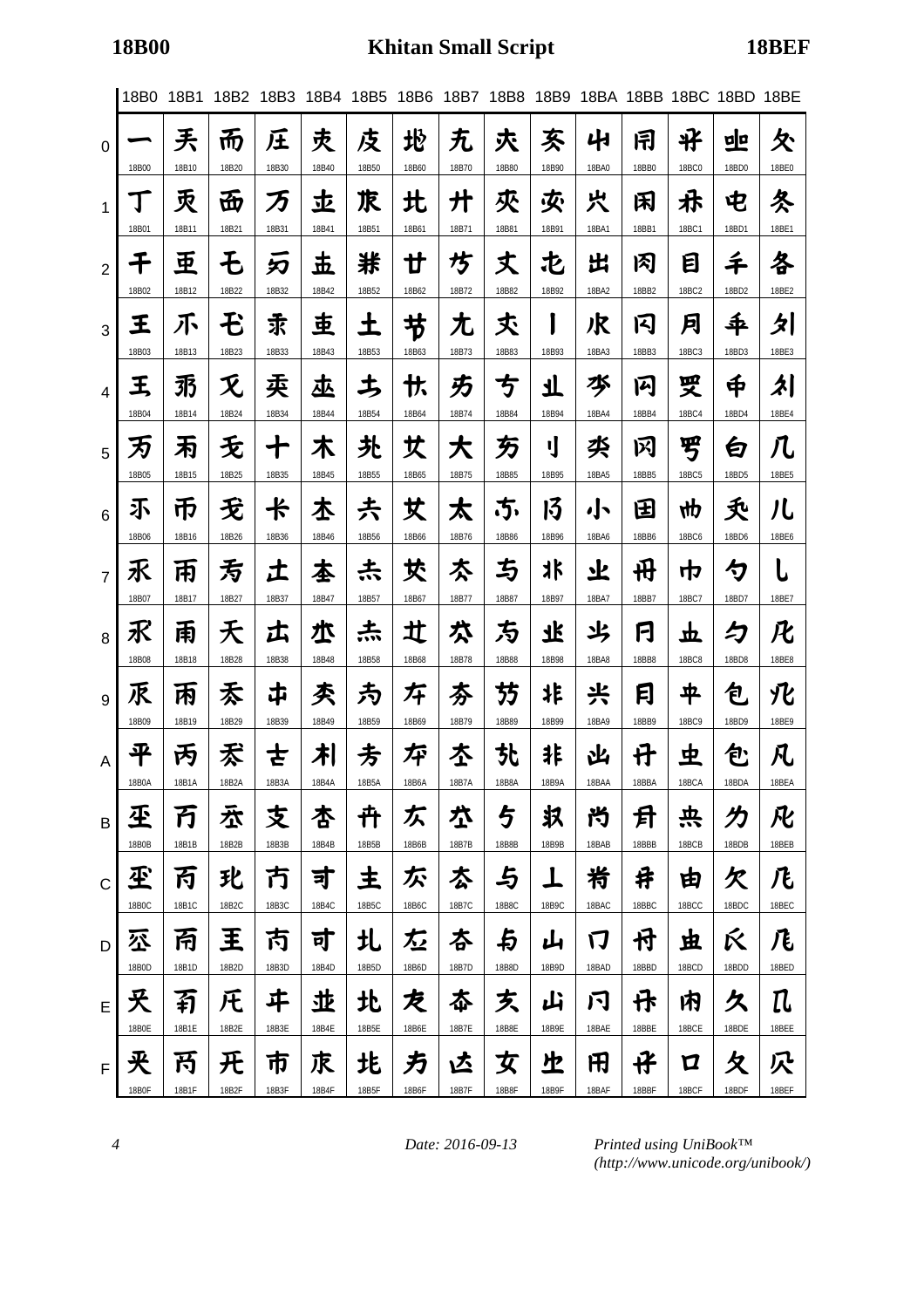|                | 18BF                | 18C0                              | 18C1                       |                     |                     |                            |                            |                     |                            | 18C2 18C3 18C4 18C5 18C6 18C7 18C8 18C9 18CA 18CB 18CC 18CD |                            |                      |                     |                     |             |
|----------------|---------------------|-----------------------------------|----------------------------|---------------------|---------------------|----------------------------|----------------------------|---------------------|----------------------------|-------------------------------------------------------------|----------------------------|----------------------|---------------------|---------------------|-------------|
| $\Omega$       | 凡<br>18BF0          | 坕<br><b>18C00</b>                 | 夊<br>18C10                 | 伇<br>18C20          | ↗<br>ゼ<br>18C30     | 企<br>18C40                 | 亽<br><b>18C50</b>          | ◥<br><b>18C60</b>   | 岑<br>18C70                 | w<br><b>18C80</b>                                           | 犬<br><b>18C90</b>          | 圣<br><b>18CA0</b>    | ろ<br>18CB0          | 丠<br><b>18CC0</b>   | 华<br>18CD0  |
| 1              | 凤<br>18BF1          | 午<br><b>18C01</b>                 | 氼<br>18C11                 | 仈<br>18C21          | 尘<br>18C31          | 伞<br>18C41                 | 圣<br><b>18C51</b>          | 汁<br>18C61          | 氺<br>18C71                 | 夭<br><b>18C81</b>                                           | 求<br>18C91                 | ふ<br><b>18CA1</b>    | .3<br>18CB1         | 八<br><b>18CC1</b>   | 呈<br>18CD1  |
| $\overline{2}$ | 星<br>18BF2          | 玍<br>18C02                        | 尓<br>18C12                 | 仍<br>18C22          | 尖<br>18C32          | 父<br>18C42                 | 文<br>18C52                 | 汭<br>18C62          | 氺<br>18C72                 | 平<br><b>18C82</b>                                           | 书<br><b>18C92</b>          | ₹<br><b>18CA2</b>    | 子<br>18CB2          | レ<br><b>18CC2</b>   | 羊<br>18CD2  |
| 3              | 尽<br>18BF3          | 生<br><b>18C03</b>                 | 行<br>18C13                 | 化<br>18C23          | 兮<br>18C33          | ぐ<br>18C43                 | 交<br><b>18C53</b>          | 汝<br>18C63          | 氺<br>18C73                 | ポ<br><b>18C83</b>                                           | 孑<br>18C93                 | 刀<br>18CA3           | 孙<br>18CB3          | テ<br><b>18CC3</b>   | 枀<br>18CD3  |
| 4              | 乃<br>18BF4          | 乐<br><b>18C04</b>                 | 伏<br>18C14                 | 化<br>18C24          | 公<br>18C34          | 사<br>18C44                 | İ<br><b>18C54</b>          | 洦<br><b>18C64</b>   | 岺<br>18C74                 | 乇<br><b>18C84</b>                                           | 夬<br><b>18C94</b>          | 刃<br><b>18CA4</b>    | 31<br>18CB4         | 才<br><b>18CC4</b>   | 忩<br>18CD4  |
| 5              | 乃<br>18BF5          | 夂<br><b>18C05</b>                 | 伏<br>18C15                 | 化<br>18C25          | 半<br><b>18C35</b>   | 丛<br>18C45                 | 亦<br><b>18C55</b>          | 为<br><b>18C65</b>   | 峇<br>18C75                 | 乇<br><b>18C85</b>                                           | 亐<br><b>18C95</b>          | 习<br><b>18CA5</b>    | 孖<br>18CB5          | 生<br><b>18CC5</b>   | 乆<br>18CD5  |
| 6              | 及<br>18BF6          | 気<br><b>18C06</b>                 | 仕<br>18C16                 | 17<br>18C26         | 尘<br>18C36          | 火<br>18C46                 | 文<br><b>18C56</b>          | 关<br><b>18C66</b>   | 义<br>18C76                 | 兄<br><b>18C86</b>                                           | ᆚ<br><b>18C96</b>          | カ<br>18CA6           | 犳<br>18CB6          | 六<br><b>18CC6</b>   | 火│<br>18CD6 |
| $\overline{7}$ | 及<br>18BF7          | 万<br>18C07                        | 任<br>18C17                 | 佃<br>18C27          | 仐<br>18C37          | 氼<br>18C47                 | 穴<br>18C57                 | 巜<br>18C67          | 米<br>18C77                 | 兄<br><b>18C87</b>                                           | 奀<br>18C97                 | 力<br>18CA7           | ふ<br>18CB7          | 失<br>18CC7          | ·火<br>18CD7 |
| 8              | 茂<br>18BF8          | 万<br><b>18C08</b>                 | 付<br><b>18C18</b>          | ハ<br>18C28          | 仝<br><b>18C38</b>   | 火<br>18C48                 | 穴<br><b>18C58</b>          | ぶ<br><b>18C68</b>   | 半<br>18C78                 | 穴<br><b>18C88</b>                                           | 圣<br><b>18C98</b>          | 冇<br><b>18CA8</b>    | 乙<br>18CB8          | 仧<br><b>18CC8</b>   |             |
| 9              | 州<br>18BF9          | 匇<br><b>18C09</b>                 | 件<br>18C19                 | 仐<br>18C29          | 余<br>18C39          | 岑<br>18C49                 | 乐<br><b>18C59</b>          | 肖<br><b>18C69</b>   | 羔<br>18C79                 | 又<br><b>18C89</b>                                           | ろ<br><b>18C99</b>          | 厈<br>18CA9           | そ<br>18CB9          | 朱<br><b>18CC9</b>   |             |
| A              | 为<br>18BF A         | 为<br>18C0A                        | 伕<br>18C1A                 | 厼<br>18C2A          | 今<br>18C3A          | 尖<br>18C4A                 | 几<br>18C5A                 | 畄<br>18C6A          | 屶<br>18C / A               | <b>ふくりょう</b><br>18C8A                                       | 不<br>18C9A                 | 尽<br>18CAA           | 乑<br>18CBA          | 兮<br>18CCA          |             |
| B              | 別<br>18BFB          | 先<br>18C0B                        | 仅<br>18C1B                 | 仐<br>18C2B          | 分<br>18C3B          | 氼<br>18C4B                 | 才<br>18C5B                 | 曽<br>18C6B          | ザ<br>18C7B                 | 甬<br>18C8B                                                  | 亿<br>18C9B                 | 屈<br>18CAB           | ユ<br>18CBB          | 与<br>18CCB          |             |
| $\mathsf{C}$   | 九<br>18BFC          | 矢<br><b>18C0C</b>                 | 13<br>18C1C                | 介<br>18C2C          | 仌<br>18C3C          | 乂<br>18C4C                 | 搽<br>18C5C                 | 火<br>18C6C          | 关<br>18C7C                 | 马<br><b>18C8C</b>                                           | 永<br><b>18C9C</b>          | ス<br>18CAC           | 夬<br>18CBC          | 久<br>18CCC          |             |
| D              | 丸<br>18BFD          | 矢<br>18C0D                        | 13<br>18C1D                | 公<br>18C2D          | 仝<br>18C3D          | 父                          | 13                         | 氺                   | 米                          | ${\bf I}$<br>18C8D                                          | 又<br>18C9D                 | 爻<br>18CAD           | 玊                   | <b>与</b>            |             |
| E              | 九                   | 赁                                 | 仅                          | 公                   | 企                   | 18C4D<br>氼                 | 18C5D<br>゙゙゙゙゚゙゚ゎ          | 18C6D<br>氺          | 18C7D<br>犬                 | Χ                                                           | 又                          | 了                    | 18CBD<br>氼          | 18CCD<br>ム          |             |
| F              | 18BFE<br>九<br>18BFF | <b>18C0E</b><br>釆<br><b>18C0F</b> | 18C1E<br>佟<br><b>18C1F</b> | 18C2E<br>仑<br>18C2F | 18C3E<br>仚<br>18C3F | 18C4E<br>圣<br><b>18C4F</b> | 18C5E<br>礿<br><b>18C5F</b> | 18C6E<br>氺<br>18C6F | 18C7E<br>芇<br><b>18C7F</b> | 18C8E<br>壬<br><b>18C8F</b>                                  | 18C9E<br>圣<br><b>18C9F</b> | 18CAE<br>33<br>18CAF | 18CBE<br>水<br>18CBF | 18CCE<br>幺<br>18CCF |             |

*Printed using UniBook™ (http://www.unicode.org/unibook/)*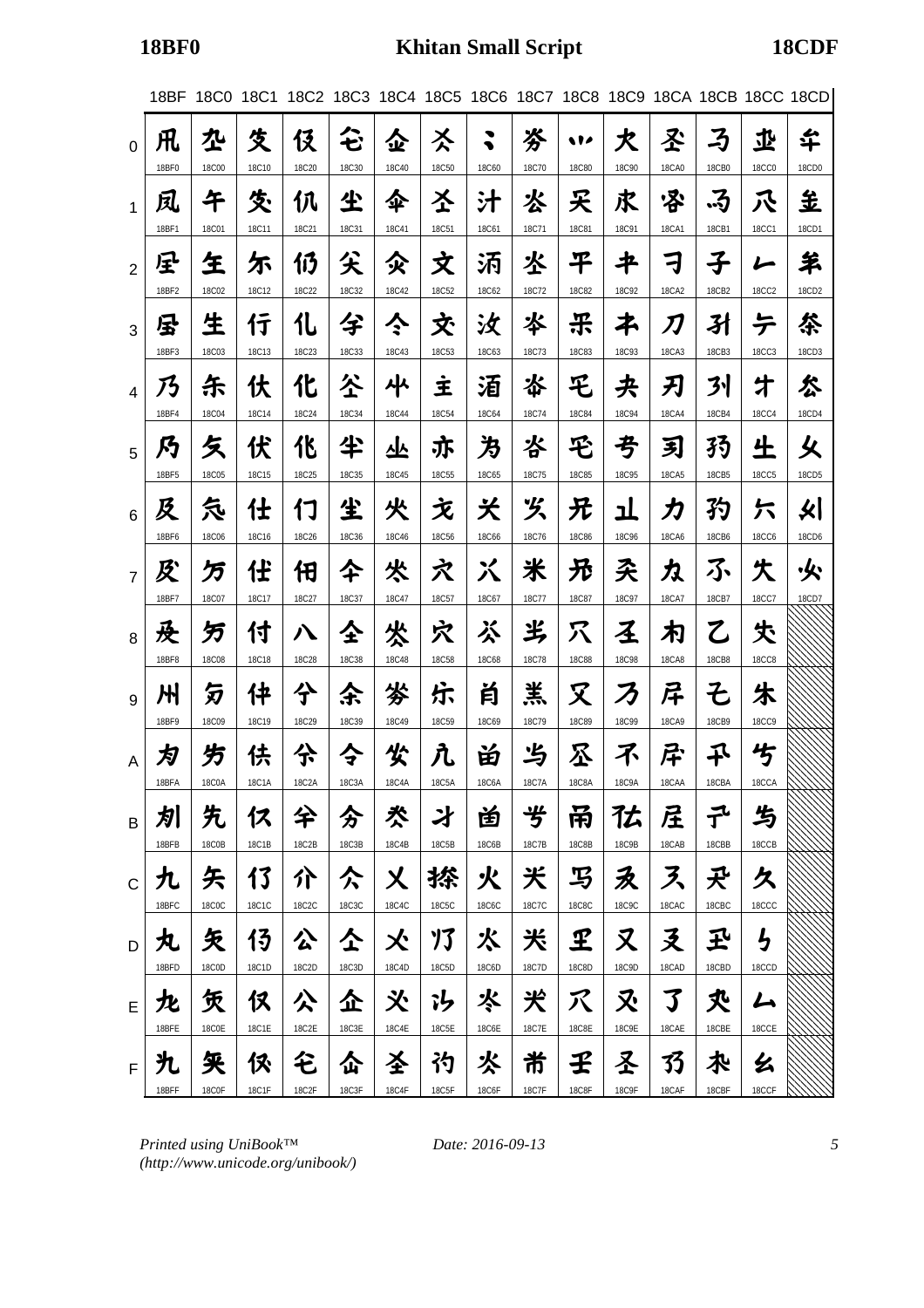| 18B00             | -      | KHITAN SMALL SCRIPT CHARACTER-18B00                              |
|-------------------|--------|------------------------------------------------------------------|
|                   |        | $\rightarrow$ 18D00 $\rightarrow$ khitan small script radical-01 |
| 18B01             | т      | KHITAN SMALL SCRIPT CHARACTER-18B01                              |
| 18B02             | 千      | KHITAN SMALL SCRIPT CHARACTER-18B02                              |
| 18B03             | 王      | KHITAN SMALL SCRIPT CHARACTER-18B03                              |
| 18B04             | Ŧ,     | KHITAN SMALL SCRIPT CHARACTER-18B04                              |
| 18B05             | 万      | KHITAN SMALL SCRIPT CHARACTER-18B05                              |
| 18B06             | 不      | KHITAN SMALL SCRIPT CHARACTER-18B06                              |
| 18B07             | 禾      | KHITAN SMALL SCRIPT CHARACTER-18B07                              |
| 18B08             | 乑      | KHITAN SMALL SCRIPT CHARACTER-18B08                              |
| 18B09             | 朿      | KHITAN SMALL SCRIPT CHARACTER-18B09                              |
| 18B0A             | 平      | KHITAN SMALL SCRIPT CHARACTER-18B0A                              |
| 18B0B             | 杢      | KHITAN SMALL SCRIPT CHARACTER-18B0B                              |
| 18B0C             | 歪      | KHITAN SMALL SCRIPT CHARACTER-18B0C                              |
| 18B0D             | 狉      | KHITAN SMALL SCRIPT CHARACTER-18B0D                              |
| 18B0E             | 珡      | KHITAN SMALL SCRIPT CHARACTER-18B0E                              |
| 18B0F             | 夹      | KHITAN SMALL SCRIPT CHARACTER-18B0F                              |
| 18B10             | 兲      | KHITAN SMALL SCRIPT CHARACTER-18B10                              |
| 18B11             | 灭      | KHITAN SMALL SCRIPT CHARACTER-18B11                              |
| 18B12             | 重      | KHITAN SMALL SCRIPT CHARACTER-18B12                              |
| 18B13             | 不      | KHITAN SMALL SCRIPT CHARACTER-18B13                              |
| 18B14             | 羽      | KHITAN SMALL SCRIPT CHARACTER-18B14                              |
| 18B15             | 耓      |                                                                  |
|                   | 币      | KHITAN SMALL SCRIPT CHARACTER-18B15                              |
| 18B16             |        | KHITAN SMALL SCRIPT CHARACTER-18B16                              |
| 18B17             | 雨      | KHITAN SMALL SCRIPT CHARACTER-18B17                              |
| 18B18             | 甬      | KHITAN SMALL SCRIPT CHARACTER-18B18                              |
| 18B19             | 雨      | KHITAN SMALL SCRIPT CHARACTER-18B19                              |
| 18B1A             | 丙      | KHITAN SMALL SCRIPT CHARACTER-18B1A                              |
| 18B1B             | 冇      | KHITAN SMALL SCRIPT CHARACTER-18B1B                              |
| 18B1C             | 丙      | KHITAN SMALL SCRIPT CHARACTER-18B1C                              |
| 18B1D             | 甬      | KHITAN SMALL SCRIPT CHARACTER-18B1D                              |
| 18B1E             | 有      | KHITAN SMALL SCRIPT CHARACTER-18B1E                              |
| 18B1F             | 芮      | KHITAN SMALL SCRIPT CHARACTER-18B1F                              |
| 18B20             | 而      | KHITAN SMALL SCRIPT CHARACTER-18B20                              |
| 18B21             | 面      | KHITAN SMALL SCRIPT CHARACTER-18B21                              |
| 18B22             | £      | KHITAN SMALL SCRIPT CHARACTER-18B22                              |
| 18B23             | Ð      | KHITAN SMALL SCRIPT CHARACTER-18B23                              |
| 18B24             | 灭      | KHITAN SMALL SCRIPT CHARACTER-18B24                              |
| 18B25             | 无      | KHITAN SMALL SCRIPT CHARACTER-18B25                              |
| 18B26             | 无      | KHITAN SMALL SCRIPT CHARACTER-18B26                              |
| 18B27             | 亐      | KHITAN SMALL SCRIPT CHARACTER-18B27                              |
| 18B28             | 夭      | KHITAN SMALL SCRIPT CHARACTER-18B28                              |
| 18B29             | 素      | KHITAN SMALL SCRIPT CHARACTER-18B29                              |
| 18B2A             | 禾      | KHITAN SMALL SCRIPT CHARACTER-18B2A                              |
| 18B2B             | 岙      | KHITAN SMALL SCRIPT CHARACTER-18B2B                              |
| 18B2C             | 玭      | KHITAN SMALL SCRIPT CHARACTER-18B2C                              |
| 18B2D             | 王      | KHITAN SMALL SCRIPT CHARACTER-18B2D                              |
| 18B2E             | 圧      | KHITAN SMALL SCRIPT CHARACTER-18B2E                              |
| 18B2F             | 开      | KHITAN SMALL SCRIPT CHARACTER-18B2F                              |
| 18B30             | 圧      | KHITAN SMALL SCRIPT CHARACTER-18B30                              |
| 18B31             | 万      | KHITAN SMALL SCRIPT CHARACTER-18B31                              |
| 18B32             | 另      | KHITAN SMALL SCRIPT CHARACTER-18B32                              |
| 18B33             | 隶      | KHITAN SMALL SCRIPT CHARACTER-18B33                              |
| 18B34             | 卖      | KHITAN SMALL SCRIPT CHARACTER-18B34                              |
|                   |        |                                                                  |
| <b>Radical-02</b> |        |                                                                  |
| 18B35             | +      | KHITAN SMALL SCRIPT CHARACTER-18B35                              |
|                   |        | $\rightarrow$ 18D01 + khitan small script radical-02             |
| 18B36             | $\ast$ | KHITAN SMALL SCRIPT CHARACTER-18B36                              |
| 18B37             | 土      | KHITAN SMALL SCRIPT CHARACTER-18B37                              |
| 18B38             | 圡      | KHITAN SMALL SCRIPT CHARACTER-18B38                              |
| 18B39             | ф      | KHITAN SMALL SCRIPT CHARACTER-18B39                              |
| 18B3A             | ォ      | KHITAN SMALL SCRIPT CHARACTER-18B3A                              |
|                   |        |                                                                  |

18B3B 支 KHITAN SMALL SCRIPT CHARACTER-18B3B 18B3C 方 KHITAN SMALL SCRIPT CHARACTER-18B3C

| 18B3D | 巿 | KHITAN SMALL SCRIPT CHARACTER-18B3D |
|-------|---|-------------------------------------|
| 18B3E | # | KHITAN SMALL SCRIPT CHARACTER-18B3E |
| 18B3F | 市 | KHITAN SMALL SCRIPT CHARACTER-18B3F |
| 18B40 | 灻 | KHITAN SMALL SCRIPT CHARACTER-18B40 |
| 18B41 | 圡 | KHITAN SMALL SCRIPT CHARACTER-18B41 |
| 18B42 | 圡 | KHITAN SMALL SCRIPT CHARACTER-18B42 |
| 18B43 | 重 | KHITAN SMALL SCRIPT CHARACTER-18B43 |
| 18B44 | 桽 | KHITAN SMALL SCRIPT CHARACTER-18B44 |
| 18B45 | 木 | KHITAN SMALL SCRIPT CHARACTER-18B45 |
| 18B46 | 本 | KHITAN SMALL SCRIPT CHARACTER-18B46 |
| 18B47 | 本 | KHITAN SMALL SCRIPT CHARACTER-18B47 |
| 18B48 | 朩 | KHITAN SMALL SCRIPT CHARACTER-18B48 |
| 18B49 | 类 | KHITAN SMALL SCRIPT CHARACTER-18B49 |
| 18B4A | 朻 | KHITAN SMALL SCRIPT CHARACTER-18B4A |
| 18B4B | 杏 | KHITAN SMALL SCRIPT CHARACTER-18B4B |
| 18B4C | 寸 | KHITAN SMALL SCRIPT CHARACTER-18B4C |
| 18B4D | 寸 | KHITAN SMALL SCRIPT CHARACTER-18B4D |
| 18B4E | 丠 | KHITAN SMALL SCRIPT CHARACTER-18B4E |
| 18B4F | 朿 | KHITAN SMALL SCRIPT CHARACTER-18B4F |
| 18B50 | 庋 | KHITAN SMALL SCRIPT CHARACTER-18B50 |
| 18B51 | 朿 | KHITAN SMALL SCRIPT CHARACTER-18B51 |
| 18B52 | ₩ | KHITAN SMALL SCRIPT CHARACTER-18B52 |
| 18B53 | Ŧ | KHITAN SMALL SCRIPT CHARACTER-18B53 |
| 18B54 | 圡 | KHITAN SMALL SCRIPT CHARACTER-18B54 |
| 18B55 | 共 | KHITAN SMALL SCRIPT CHARACTER-18B55 |
| 18B56 | 尗 | KHITAN SMALL SCRIPT CHARACTER-18B56 |
| 18B57 | 赤 | KHITAN SMALL SCRIPT CHARACTER-18B57 |
| 18B58 | 杰 | KHITAN SMALL SCRIPT CHARACTER-18B58 |
| 18B59 | 为 | KHITAN SMALL SCRIPT CHARACTER-18B59 |
| 18B5A | 圥 | KHITAN SMALL SCRIPT CHARACTER-18B5A |
| 18B5B | ╇ | KHITAN SMALL SCRIPT CHARACTER-18B5B |
| 18B5C | 主 | KHITAN SMALL SCRIPT CHARACTER-18B5C |
| 18B5D | 圠 | KHITAN SMALL SCRIPT CHARACTER-18B5D |
| 18B5E | 北 | KHITAN SMALL SCRIPT CHARACTER-18B5E |
| 18B5F | 北 | KHITAN SMALL SCRIPT CHARACTER-18B5F |
| 18B60 | 地 | KHITAN SMALL SCRIPT CHARACTER-18B60 |
| 18B61 | 北 | KHITAN SMALL SCRIPT CHARACTER-18B61 |
| 18B62 | Ħ | KHITAN SMALL SCRIPT CHARACTER-18B62 |
| 18B63 | # | KHITAN SMALL SCRIPT CHARACTER-18B63 |
| 18B64 | 忕 | KHITAN SMALL SCRIPT CHARACTER-18B64 |
| 18B65 | サ | KHITAN SMALL SCRIPT CHARACTER-18B65 |
| 18B66 | サ | KHITAN SMALL SCRIPT CHARACTER-18B66 |
| 18B67 | 犮 | KHITAN SMALL SCRIPT CHARACTER-18B67 |
| 18B68 | 圵 | KHITAN SMALL SCRIPT CHARACTER-18B68 |
|       |   |                                     |

# **Radical-03**

| 18B69 | 圷        | KHITAN SMALL SCRIPT CHARACTER-18B69                              |
|-------|----------|------------------------------------------------------------------|
|       |          | $\rightarrow$ 18D02 $\rightarrow$ khitan small script radical-03 |
| 18B6A | 炉        | KHITAN SMALL SCRIPT CHARACTER-18B6A                              |
| 18B6B | 厷        | KHITAN SMALL SCRIPT CHARACTER-18B6B                              |
| 18B6C | <b>た</b> | KHITAN SMALL SCRIPT CHARACTER-18B6C                              |
| 18B6D | 厷        | KHITAN SMALL SCRIPT CHARACTER-18B6D                              |
| 18B6E | 龙        | KHITAN SMALL SCRIPT CHARACTER-18B6E                              |
| 18B6F | 方        | KHITAN SMALL SCRIPT CHARACTER-18B6F                              |
| 18B70 | 冇.       | KHITAN SMALL SCRIPT CHARACTER-18B70                              |
| 18B71 | 廾        | KHITAN SMALL SCRIPT CHARACTER-18B71                              |
| 18B72 | 埗        | KHITAN SMALL SCRIPT CHARACTER-18B72                              |
| 18B73 | 尢        | KHITAN SMALL SCRIPT CHARACTER-18B73                              |
| 18B74 | 疓        | KHITAN SMALL SCRIPT CHARACTER-18B74                              |
| 18R75 | 大        | KHITAN SMALL SCRIPT CHARACTER-18B75                              |
| 18B76 | ★        | KHITAN SMALL SCRIPT CHARACTER-18B76                              |
| 18B77 | 木        | KHITAN SMALL SCRIPT CHARACTER-18B77                              |
| 18B78 | 术        | KHITAN SMALL SCRIPT CHARACTER-18B78                              |
| 18B79 | 夯        | KHITAN SMALL SCRIPT CHARACTER-18B79                              |
| 18B7A | 木        | KHITAN SMALL SCRIPT CHARACTER-18B7A                              |
| 18B7B | 术        | KHITAN SMALL SCRIPT CHARACTER-18B7B                              |
| 18B7C | 厺        | KHITAN SMALL SCRIPT CHARACTER-18B7C                              |

*6 Date: 2016-09-13*

*Printed using UniBook™ (http://www.unicode.org/unibook/)*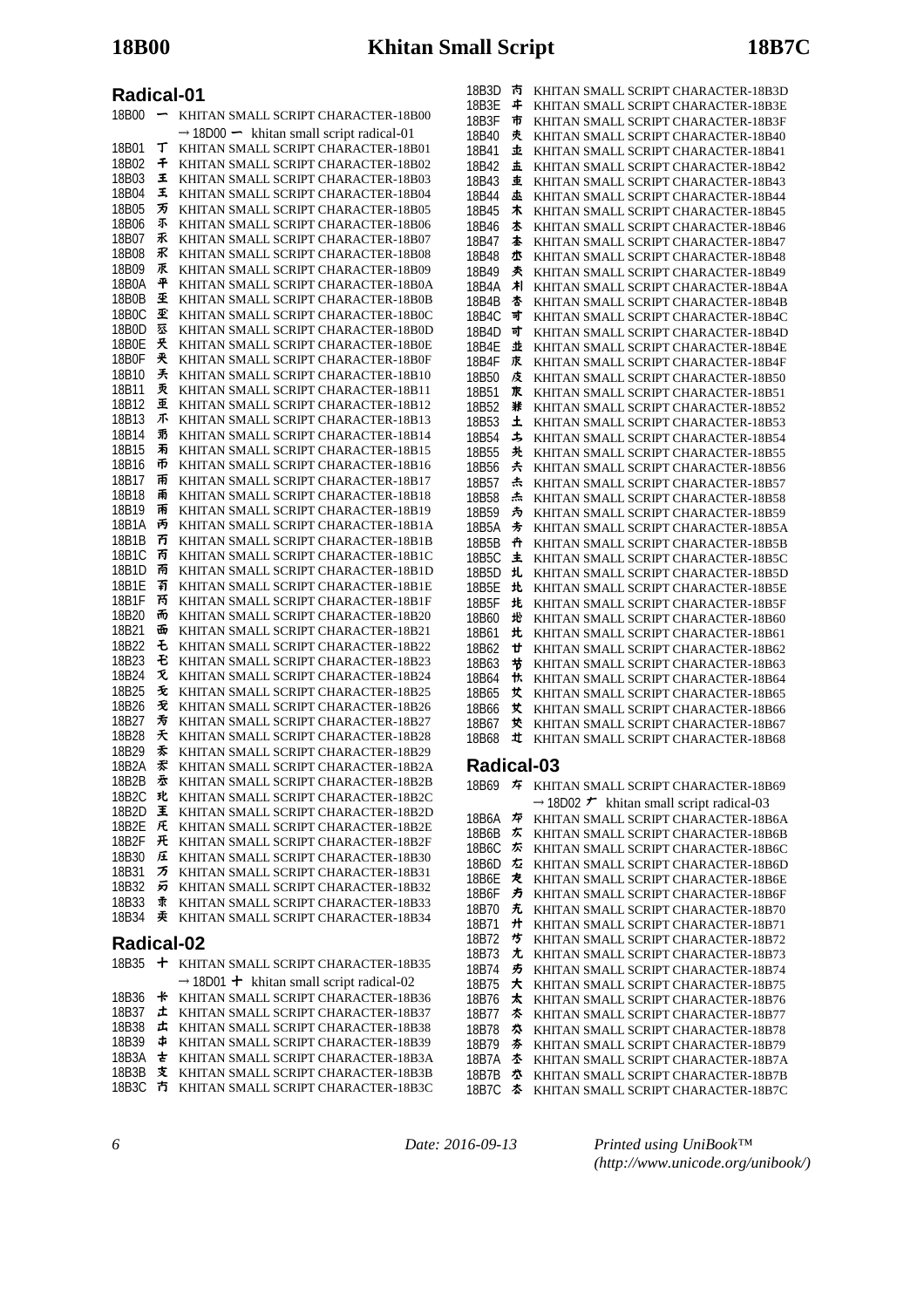| 18B7D | 杏   | KHITAN SMALL SCRIPT CHARACTER-18B7D |
|-------|-----|-------------------------------------|
| 18B7E | 杏   | KHITAN SMALL SCRIPT CHARACTER-18B7E |
| 18B7F | 迏   | KHITAN SMALL SCRIPT CHARACTER-18B7F |
| 18B80 | 灻   | KHITAN SMALL SCRIPT CHARACTER-18B80 |
| 18B81 | 夾   | KHITAN SMALL SCRIPT CHARACTER-18B81 |
| 18B82 | 丈   | KHITAN SMALL SCRIPT CHARACTER-18B82 |
| 18B83 | 灻   | KHITAN SMALL SCRIPT CHARACTER-18B83 |
| 18B84 | 亐   | KHITAN SMALL SCRIPT CHARACTER-18B84 |
| 18B85 | 芴   | KHITAN SMALL SCRIPT CHARACTER-18B85 |
| 18B86 | .5. | KHITAN SMALL SCRIPT CHARACTER-18B86 |
| 18B87 | 与   | KHITAN SMALL SCRIPT CHARACTER-18B87 |
| 18B88 | 方   | KHITAN SMALL SCRIPT CHARACTER-18B88 |
| 18B89 | 芀   | KHITAN SMALL SCRIPT CHARACTER-18B89 |
| 18B8A | 北   | KHITAN SMALL SCRIPT CHARACTER-18B8A |
| 18B8B | 5   | KHITAN SMALL SCRIPT CHARACTER-18B8B |
| 18B8C | 5   | KHITAN SMALL SCRIPT CHARACTER-18B8C |
| 18B8D | 45  | KHITAN SMALL SCRIPT CHARACTER-18B8D |
| 18B8E | 灻   | KHITAN SMALL SCRIPT CHARACTER-18B8E |
| 18B8F | 女   | KHITAN SMALL SCRIPT CHARACTER-18B8F |
| 18B90 | 紊   | KHITAN SMALL SCRIPT CHARACTER-18B90 |
| 18B91 | 夾   | KHITAN SMALL SCRIPT CHARACTER-18B91 |
| 18B92 | 屯   | KHITAN SMALL SCRIPT CHARACTER-18B92 |
|       |     |                                     |

| 18B93              | ı  | KHITAN SMALL SCRIPT CHARACTER-18B93                     |  |  |
|--------------------|----|---------------------------------------------------------|--|--|
|                    |    | $\rightarrow$ 18D03 1<br>khitan small script radical-04 |  |  |
| 18B94              | T  | KHITAN SMALL SCRIPT CHARACTER-18B94                     |  |  |
| 18B95              | ij | KHITAN SMALL SCRIPT CHARACTER-18B95                     |  |  |
| 18 <sub>B96</sub>  | 13 | KHITAN SMALL SCRIPT CHARACTER-18B96                     |  |  |
| 18 <sub>R97</sub>  | 氺  | KHITAN SMALL SCRIPT CHARACTER-18B97                     |  |  |
| 18B98              | 飞  | KHITAN SMALL SCRIPT CHARACTER-18B98                     |  |  |
| 18B99              | 非  | KHITAN SMALL SCRIPT CHARACTER-18B99                     |  |  |
| 18B9A              | 非  | KHITAN SMALL SCRIPT CHARACTER-18B9A                     |  |  |
| 18B9B              | 玖  | KHITAN SMALL SCRIPT CHARACTER-18B9B                     |  |  |
| 18 <sub>B9</sub> C | T  | KHITAN SMALL SCRIPT CHARACTER-18B9C                     |  |  |
| 18B9D              | ەل | KHITAN SMALL SCRIPT CHARACTER-18B9D                     |  |  |
| 18 <sub>B9F</sub>  | نل | KHITAN SMALL SCRIPT CHARACTER-18B9E                     |  |  |
| 18B9F              | 止  | KHITAN SMALL SCRIPT CHARACTER-18B9F                     |  |  |
| 18BA0              | 41 | KHITAN SMALL SCRIPT CHARACTER-18BA0                     |  |  |
| 18BA1              | 宍  | KHITAN SMALL SCRIPT CHARACTER-18BA1                     |  |  |
| 18BA2              | 出  | KHITAN SMALL SCRIPT CHARACTER-18BA2                     |  |  |
| 18BA3              | 水  | KHITAN SMALL SCRIPT CHARACTER-18BA3                     |  |  |
| 18 <sub>B</sub> A4 | 岑  | KHITAN SMALL SCRIPT CHARACTER-18BA4                     |  |  |
| 18BA5              | 类  | KHITAN SMALL SCRIPT CHARACTER-18BA5                     |  |  |
| 18BA6              | 小  | KHITAN SMALL SCRIPT CHARACTER-18BA6                     |  |  |
| 18BA7              | 业  | KHITAN SMALL SCRIPT CHARACTER-18BA7                     |  |  |
| <b>18BA8</b>       | 氺  | KHITAN SMALL SCRIPT CHARACTER-18BA8                     |  |  |
| 18BA9              | 共  | KHITAN SMALL SCRIPT CHARACTER-18BA9                     |  |  |
| 18BAA              | 凼  | KHITAN SMALL SCRIPT CHARACTER-18BAA                     |  |  |
| 18BAB              | 尚  | KHITAN SMALL SCRIPT CHARACTER-18BAB                     |  |  |
| 18BAC              | 峟  | KHITAN SMALL SCRIPT CHARACTER-18BAC                     |  |  |
| Radical-05         |    |                                                         |  |  |

| 18BAI        |    | KHITAN SMALL SCRIPT CHARACTER-18BAD                         |
|--------------|----|-------------------------------------------------------------|
|              |    | $\rightarrow$ 18D04 $\sigma$ khitan small script radical-05 |
| 18BAF        | 卪  | KHITAN SMALL SCRIPT CHARACTER-18BAE                         |
| 18BAF        | ÆH | KHITAN SMALL SCRIPT CHARACTER-18BAF                         |
| 18BB0        | 闬  | KHITAN SMALL SCRIPT CHARACTER-18BB0                         |
| 18BB1        | 闲  | KHITAN SMALL SCRIPT CHARACTER-18BB1                         |
| 18BB2        | 闲  | KHITAN SMALL SCRIPT CHARACTER-18BB2                         |
| 18BB3        | 冈  | KHITAN SMALL SCRIPT CHARACTER-18BB3                         |
| 18BB4        | 冈  | KHITAN SMALL SCRIPT CHARACTER-18BB4                         |
| <b>18BB5</b> | 冈  | KHITAN SMALL SCRIPT CHARACTER-18BB5                         |
| <b>18BB6</b> | 田  | KHITAN SMALL SCRIPT CHARACTER-18BB6                         |
| <b>18BB7</b> | 퓨  | KHITAN SMALL SCRIPT CHARACTER-18BB7                         |
| <b>18BB8</b> | A  | KHITAN SMALL SCRIPT CHARACTER-18BB8                         |
| <b>18BB9</b> | 日  | KHITAN SMALL SCRIPT CHARACTER-18BB9                         |

*Printed using UniBook™ (http://www.unicode.org/unibook/)* 18BBA **H** KHITAN SMALL SCRIPT CHARACTER-18BBA 18BBB **弁** KHITAN SMALL SCRIPT CHARACTER-18BBB 18BBC  $\#$  KHITAN SMALL SCRIPT CHARACTER-18BBC 18BBD 母 KHITAN SMALL SCRIPT CHARACTER-18BBD 18BBE  $\vec{r}$  KHITAN SMALL SCRIPT CHARACTER-18BBE 18BBF  $\mathbf{\hat{F}}$  KHITAN SMALL SCRIPT CHARACTER-18BBF 18BC0  $\mathbf{\mathcal{H}}$  KHITAN SMALL SCRIPT CHARACTER-18BC0 18BC1  $\text{R}$  KHITAN SMALL SCRIPT CHARACTER-18BC1 18BC2 **E KHITAN SMALL SCRIPT CHARACTER-18BC2**<br>18BC3 **F KHITAN SMALL SCRIPT CHARACTER-18BC3** KHITAN SMALL SCRIPT CHARACTER-18BC3 18BC4 受 KHITAN SMALL SCRIPT CHARACTER-18BC4 18BC5 罗 KHITAN SMALL SCRIPT CHARACTER-18BC5 18BC6 **M** KHITAN SMALL SCRIPT CHARACTER-18BC6 18BC7  $\Phi$  KHITAN SMALL SCRIPT CHARACTER-18BC7 18BC8 **L** KHITAN SMALL SCRIPT CHARACTER-18BC8 18BC9  $\textstyle{\ast}$  KHITAN SMALL SCRIPT CHARACTER-18BC9 18BCA **±** KHITAN SMALL SCRIPT CHARACTER-18BCA 18BCB **\*\*** KHITAN SMALL SCRIPT CHARACTER-18BCB 18BCC **b** KHITAN SMALL SCRIPT CHARACTER-18BCC 18BCD **±** KHITAN SMALL SCRIPT CHARACTER-18BCD 18BCE KHITAN SMALL SCRIPT CHARACTER-18BCE 18BCF **E** KHITAN SMALL SCRIPT CHARACTER-18BCF 18BD0 KHITAN SMALL SCRIPT CHARACTER-18BD0 18BD1 KHITAN SMALL SCRIPT CHARACTER-18BD1

#### **Radical-06**

| 18BD2        | ≄   | KHITAN SMALL SCRIPT CHARACTER-18BD2                  |
|--------------|-----|------------------------------------------------------|
|              |     | $\rightarrow$ 18D05 / khitan small script radical-06 |
| 18BD3        | 4   | KHITAN SMALL SCRIPT CHARACTER-18BD3                  |
| 18BD4        | ф   | KHITAN SMALL SCRIPT CHARACTER-18BD4                  |
| 18BD5        | 白   | KHITAN SMALL SCRIPT CHARACTER-18BD5                  |
| 18BD6        | 秂   | KHITAN SMALL SCRIPT CHARACTER-18BD6                  |
| 18BD7        | 々   | KHITAN SMALL SCRIPT CHARACTER-18BD7                  |
| 18BD8        | ク   | KHITAN SMALL SCRIPT CHARACTER-18BD8                  |
| 18BD9        | 包   | KHITAN SMALL SCRIPT CHARACTER-18BD9                  |
| 18BDA        | 包   | KHITAN SMALL SCRIPT CHARACTER-18BDA                  |
| 18BDB        | ヵ   | KHITAN SMALL SCRIPT CHARACTER-18BDB                  |
| 18BDC        | 欠   | KHITAN SMALL SCRIPT CHARACTER-18BDC                  |
| 18BDD        | Ŕ   | KHITAN SMALL SCRIPT CHARACTER-18BDD                  |
| 18BDE        | 久   | KHITAN SMALL SCRIPT CHARACTER-18BDE                  |
| 18BDF        | 夂   | KHITAN SMALL SCRIPT CHARACTER-18BDF                  |
| 18BE0        | 欠   | KHITAN SMALL SCRIPT CHARACTER-18BE0                  |
| 18BE1        | 冬   | KHITAN SMALL SCRIPT CHARACTER-18BE1                  |
| 18BE2        | 各   | KHITAN SMALL SCRIPT CHARACTER-18BE2                  |
| 18BE3        | 刉   | KHITAN SMALL SCRIPT CHARACTER-18BE3                  |
| 18BE4        | 刈   | KHITAN SMALL SCRIPT CHARACTER-18BE4                  |
| 18BE5        | 几   | KHITAN SMALL SCRIPT CHARACTER-18BE5                  |
| 18BE6        | 儿   | KHITAN SMALL SCRIPT CHARACTER-18BE6                  |
| 18BE7        | ι   | KHITAN SMALL SCRIPT CHARACTER-18BE7                  |
| 18BE8        | 厇   | KHITAN SMALL SCRIPT CHARACTER-18BE8                  |
| 18BE9        | 北   | KHITAN SMALL SCRIPT CHARACTER-18BE9                  |
| 18BEA        | 凡   | KHITAN SMALL SCRIPT CHARACTER-18BEA                  |
| 18BEB        | 凡   | KHITAN SMALL SCRIPT CHARACTER-18BEB                  |
| 18BEC        | 几   | KHITAN SMALL SCRIPT CHARACTER-18BEC                  |
| 18BED        | 几   | KHITAN SMALL SCRIPT CHARACTER-18BED                  |
| 18BEE        | īl. | KHITAN SMALL SCRIPT CHARACTER-18BEE                  |
| 18BEF        | 尕   | KHITAN SMALL SCRIPT CHARACTER-18BEF                  |
| 18BF0        | 凧   | KHITAN SMALL SCRIPT CHARACTER-18BF0                  |
| 18BF1        | 凤   | KHITAN SMALL SCRIPT CHARACTER-18BF1                  |
| 18BF2        | 昼   | KHITAN SMALL SCRIPT CHARACTER-18BF2                  |
| 18BF3        | 昼   | KHITAN SMALL SCRIPT CHARACTER-18BF3                  |
| 18BF4        | 乃   | KHITAN SMALL SCRIPT CHARACTER-18BF4                  |
| 18BF5        | 乃   | KHITAN SMALL SCRIPT CHARACTER-18BF5                  |
| 18BF6        | 及   | KHITAN SMALL SCRIPT CHARACTER-18BF6                  |
| 18BF7        | 及   | KHITAN SMALL SCRIPT CHARACTER-18BF7                  |
| <b>18BF8</b> | 叒   | KHITAN SMALL SCRIPT CHARACTER-18BF8                  |
| 18BF9        | ж   | KHITAN SMALL SCRIPT CHARACTER-18BF9                  |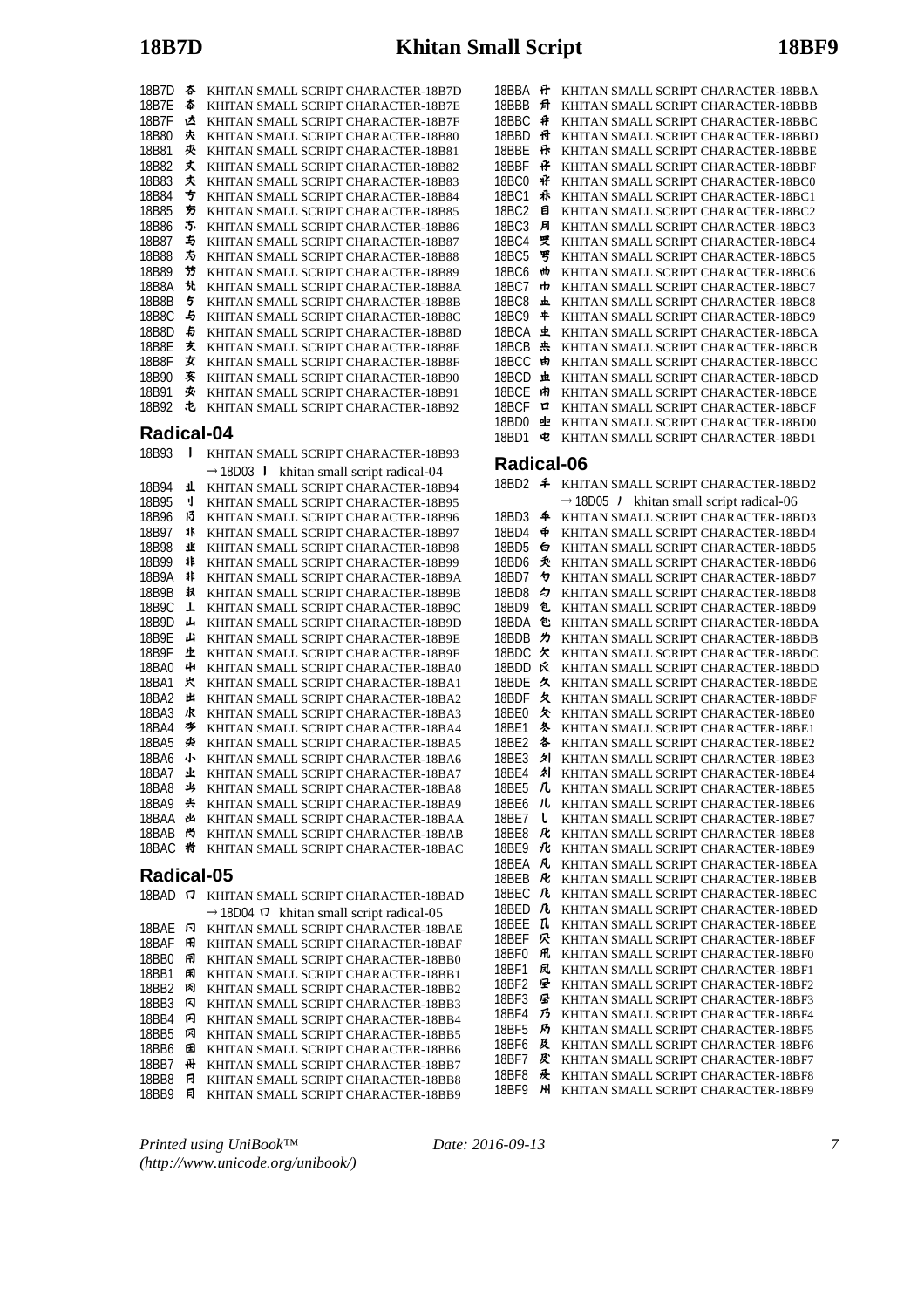| 18BFA<br>18BFB<br>18BFC<br>18BFD<br>18BFE<br>18BFF<br>18C00                                                                                                                | 为<br>別<br>九<br>丸<br>九<br>九<br>卆                                                            | KHITAN SMALL SCRIPT CHARACTER-18BFA<br>KHITAN SMALL SCRIPT CHARACTER-18BFB<br>KHITAN SMALL SCRIPT CHARACTER-18BFC<br>KHITAN SMALL SCRIPT CHARACTER-18BFD<br>KHITAN SMALL SCRIPT CHARACTER-18BFE<br>KHITAN SMALL SCRIPT CHARACTER-18BFF<br>KHITAN SMALL SCRIPT CHARACTER-18C00                                                                                                                                                                                                                                                                                                                                                                                                                                              |
|----------------------------------------------------------------------------------------------------------------------------------------------------------------------------|--------------------------------------------------------------------------------------------|----------------------------------------------------------------------------------------------------------------------------------------------------------------------------------------------------------------------------------------------------------------------------------------------------------------------------------------------------------------------------------------------------------------------------------------------------------------------------------------------------------------------------------------------------------------------------------------------------------------------------------------------------------------------------------------------------------------------------|
| Radical-07                                                                                                                                                                 |                                                                                            |                                                                                                                                                                                                                                                                                                                                                                                                                                                                                                                                                                                                                                                                                                                            |
| <b>18C01</b>                                                                                                                                                               | 午                                                                                          | KHITAN SMALL SCRIPT CHARACTER-18C01                                                                                                                                                                                                                                                                                                                                                                                                                                                                                                                                                                                                                                                                                        |
| 18C02<br>18C03<br>18C04<br>18C05<br>18C06<br>18C07<br>18C08<br>18C09<br>18C0A<br>18C0B<br>18C0C<br>18C0D<br><b>18C0E</b><br>18C0F<br>18C10<br>18C11                        | 玍<br>生<br>乐<br>攵<br>兔<br>゚゚゚゚゚゚゚゚゚゙゙<br>叧<br>匇<br>竻<br>先<br>矢<br>矢<br>気<br>矢<br>煲<br>失     | $\rightarrow$ 18D06 $\sim$ khitan small script radical-07<br>KHITAN SMALL SCRIPT CHARACTER-18C02<br>KHITAN SMALL SCRIPT CHARACTER-18C03<br>KHITAN SMALL SCRIPT CHARACTER-18C04<br>KHITAN SMALL SCRIPT CHARACTER-18C05<br>KHITAN SMALL SCRIPT CHARACTER-18C06<br>KHITAN SMALL SCRIPT CHARACTER-18C07<br>KHITAN SMALL SCRIPT CHARACTER-18C08<br>KHITAN SMALL SCRIPT CHARACTER-18C09<br>KHITAN SMALL SCRIPT CHARACTER-18C0A<br>KHITAN SMALL SCRIPT CHARACTER-18C0B<br>KHITAN SMALL SCRIPT CHARACTER-18C0C<br>KHITAN SMALL SCRIPT CHARACTER-18C0D<br>KHITAN SMALL SCRIPT CHARACTER-18C0E<br>KHITAN SMALL SCRIPT CHARACTER-18C0F<br>KHITAN SMALL SCRIPT CHARACTER-18C10<br>KHITAN SMALL SCRIPT CHARACTER-18C11                  |
| 18C12<br>Radical-08                                                                                                                                                        | 尓                                                                                          | KHITAN SMALL SCRIPT CHARACTER-18C12                                                                                                                                                                                                                                                                                                                                                                                                                                                                                                                                                                                                                                                                                        |
| 18C13                                                                                                                                                                      | 行                                                                                          | KHITAN SMALL SCRIPT CHARACTER-18C13                                                                                                                                                                                                                                                                                                                                                                                                                                                                                                                                                                                                                                                                                        |
| 18C14<br>18C15<br>18C16<br>18C17<br>18C18<br>18C19<br>18C1A<br>18C1B<br>18C1C<br>18C1D<br>18C1E<br>18C1F<br>18C <sub>20</sub><br>18C21<br>18C22<br>18C23<br>18C24<br>18C25 | 伙<br>伏<br>仕<br>仕<br>付<br>仹<br>伕<br>仅<br>13<br>13<br>仅<br>饫<br>伇<br>仉<br>113<br>化<br>化<br>化 | KHITAN SMALL SCRIPT CHARACTER-18C14<br>KHITAN SMALL SCRIPT CHARACTER-18C15<br>KHITAN SMALL SCRIPT CHARACTER-18C16<br>KHITAN SMALL SCRIPT CHARACTER-18C17<br>KHITAN SMALL SCRIPT CHARACTER-18C18<br>KHITAN SMALL SCRIPT CHARACTER-18C19<br>KHITAN SMALL SCRIPT CHARACTER-18C1A<br>KHITAN SMALL SCRIPT CHARACTER-18C1B<br>KHITAN SMALL SCRIPT CHARACTER-18C1C<br>KHITAN SMALL SCRIPT CHARACTER-18C1D<br>KHITAN SMALL SCRIPT CHARACTER-18C1E<br>KHITAN SMALL SCRIPT CHARACTER-18C1F<br>KHITAN SMALL SCRIPT CHARACTER-18C20<br>KHITAN SMALL SCRIPT CHARACTER-18C21<br>KHITAN SMALL SCRIPT CHARACTER-18C22<br>KHITAN SMALL SCRIPT CHARACTER-18C23<br>KHITAN SMALL SCRIPT CHARACTER-18C24<br>KHITAN SMALL SCRIPT CHARACTER-18C25 |
| 18C26                                                                                                                                                                      | 17                                                                                         | KHITAN SMALL SCRIPT CHARACTER-18C26                                                                                                                                                                                                                                                                                                                                                                                                                                                                                                                                                                                                                                                                                        |
| 18C27                                                                                                                                                                      | 佃                                                                                          | KHITAN SMALL SCRIPT CHARACTER-18C27                                                                                                                                                                                                                                                                                                                                                                                                                                                                                                                                                                                                                                                                                        |

|            |  | 18C28 A KHITAN SMALL SCRIPT CHARACTER-18C28                |  |  |  |
|------------|--|------------------------------------------------------------|--|--|--|
|            |  | $\rightarrow$ 18D08 $\land$ khitan small script radical-09 |  |  |  |
|            |  | 18C29 今 KHITAN SMALL SCRIPT CHARACTER-18C29                |  |  |  |
|            |  | 18C2A 令 KHITAN SMALL SCRIPT CHARACTER-18C2A                |  |  |  |
|            |  | 18C2B 全 KHITAN SMALL SCRIPT CHARACTER-18C2B                |  |  |  |
|            |  | 18C2C 介 KHITAN SMALL SCRIPT CHARACTER-18C2C                |  |  |  |
|            |  | 18C2D & KHITAN SMALL SCRIPT CHARACTER-18C2D                |  |  |  |
|            |  | 18C2E $\Diamond$ KHITAN SMALL SCRIPT CHARACTER-18C2E       |  |  |  |
| Radical-10 |  |                                                            |  |  |  |

18C2F & KHITAN SMALL SCRIPT CHARACTER-18C2F  $\rightarrow$  18D09  $\sim$  khitan small script radical-10

|                                                                            |  | 18C30 $\approx$ KHITAN SMALL SCRIPT CHARACTER-18C30<br>18C31 $\textcircled{2}$ KHITAN SMALL SCRIPT CHARACTER-18C31<br>18C32 关 KHITAN SMALL SCRIPT CHARACTER-18C32<br>18C33 字 KHITAN SMALL SCRIPT CHARACTER-18C33<br>18C34 圣 KHITAN SMALL SCRIPT CHARACTER-18C34<br>18C35 半 KHITAN SMALL SCRIPT CHARACTER-18C35 |  |  |
|----------------------------------------------------------------------------|--|----------------------------------------------------------------------------------------------------------------------------------------------------------------------------------------------------------------------------------------------------------------------------------------------------------------|--|--|
|                                                                            |  | 18C36 生 KHITAN SMALL SCRIPT CHARACTER-18C36                                                                                                                                                                                                                                                                    |  |  |
| Radical-11<br>10027 $\Delta$ <i>VIIITAN GMALL GODDER CILLD LOTED</i> 10027 |  |                                                                                                                                                                                                                                                                                                                |  |  |

| 18C37  | ≏  | KHITAN SMALL SCRIPT CHARACTER-18C37                       |
|--------|----|-----------------------------------------------------------|
|        |    | $\rightarrow$ 18D0A $\sim$ khitan small script radical-11 |
| 18C38  | 소  | KHITAN SMALL SCRIPT CHARACTER-18C38                       |
| 18C39  | 소  | KHITAN SMALL SCRIPT CHARACTER-18C39                       |
| 18C3A  | 今  | KHITAN SMALL SCRIPT CHARACTER-18C3A                       |
| 18C.3B | 分  | KHITAN SMALL SCRIPT CHARACTER-18C3B                       |
| 18C3C  | 亽  | KHITAN SMALL SCRIPT CHARACTER-18C3C                       |
| 18C3D  | 소  | KHITAN SMALL SCRIPT CHARACTER-18C3D                       |
| 18C3E  | 쇼  | KHITAN SMALL SCRIPT CHARACTER-18C3E                       |
| 18C.3F | 仚  | KHITAN SMALL SCRIPT CHARACTER-18C3F                       |
| 18C40  | 쇼  | KHITAN SMALL SCRIPT CHARACTER-18C40                       |
| 18C41  | 伞  | KHITAN SMALL SCRIPT CHARACTER-18C41                       |
| 18C.42 | 氽  | KHITAN SMALL SCRIPT CHARACTER-18C42                       |
| 18C43  | 仒  | KHITAN SMALL SCRIPT CHARACTER-18C43                       |
| 18C44  | 44 | KHITAN SMALL SCRIPT CHARACTER-18C44                       |
| 18C45  | ᄮ  | KHITAN SMALL SCRIPT CHARACTER-18C45                       |
| 18C46  | 火  | KHITAN SMALL SCRIPT CHARACTER-18C46                       |
| 18C47  | 火  | KHITAN SMALL SCRIPT CHARACTER-18C47                       |
| 18C48  | 怂  | KHITAN SMALL SCRIPT CHARACTER-18C48                       |
| 18C.49 | 挙  | KHITAN SMALL SCRIPT CHARACTER-18C49                       |
| 18C4A  | 坐  | KHITAN SMALL SCRIPT CHARACTER-18C4A                       |
| 18C4B  | 类  | KHITAN SMALL SCRIPT CHARACTER-18C4B                       |

# **Radical-12**

|  | 18C4C X KHITAN SMALL SCRIPT CHARACTER-18C4C          |
|--|------------------------------------------------------|
|  | $\rightarrow$ 18D0B X khitan small script radical-12 |
|  | 18C4D * KHITAN SMALL SCRIPT CHARACTER-18C4D          |
|  | 18C4E X KHITAN SMALL SCRIPT CHARACTER-18C4E          |
|  | 18C4F $\AA$ KHITAN SMALL SCRIPT CHARACTER-18C4F      |
|  | 18C50 X KHITAN SMALL SCRIPT CHARACTER-18C50          |
|  | 18C51 $\AA$ KHITAN SMALL SCRIPT CHARACTER-18C51      |
|  |                                                      |

# **Radical-13**

| <b>18C52</b>      | 文  | KHITAN SMALL SCRIPT CHARACTER-18C52                        |
|-------------------|----|------------------------------------------------------------|
|                   |    | $\rightarrow$ 18D0C $\cdot$ khitan small script radical-13 |
| 18C <sub>53</sub> | ጅ  | KHITAN SMALL SCRIPT CHARACTER-18C53                        |
| 18C54             | Ì  | KHITAN SMALL SCRIPT CHARACTER-18C54                        |
| 18C55             | 亦  | KHITAN SMALL SCRIPT CHARACTER-18C55                        |
| <b>18C56</b>      | 戈  | KHITAN SMALL SCRIPT CHARACTER-18C56                        |
| <b>18C57</b>      | ネ  | KHITAN SMALL SCRIPT CHARACTER-18C57                        |
| <b>18C58</b>      | 穴  | KHITAN SMALL SCRIPT CHARACTER-18C58                        |
| <b>18C59</b>      | 乐  | KHITAN SMALL SCRIPT CHARACTER-18C59                        |
| 18C5A             | λ. | KHITAN SMALL SCRIPT CHARACTER-18C5A                        |
| 18C5B             | 才  | KHITAN SMALL SCRIPT CHARACTER-18C5B                        |
| 18C5C             | 搽  | KHITAN SMALL SCRIPT CHARACTER-18C5C                        |
| 18C5D             | 13 | KHITAN SMALL SCRIPT CHARACTER-18C5D                        |
| <b>18C5E</b>      | 讣  | KHITAN SMALL SCRIPT CHARACTER-18C5E                        |
| 18C5F             | 礿  | KHITAN SMALL SCRIPT CHARACTER-18C5F                        |
| 18C60             | ₹  | KHITAN SMALL SCRIPT CHARACTER-18C60                        |
|                   |    | • iteration mark                                           |
| 18C61             | 汁  | KHITAN SMALL SCRIPT CHARACTER-18C61                        |
| 18C62             | 沰  | KHITAN SMALL SCRIPT CHARACTER-18C62                        |
| 18C63             | 汝  | KHITAN SMALL SCRIPT CHARACTER-18C63                        |
| 18C64             | 洦  | KHITAN SMALL SCRIPT CHARACTER-18C64                        |
| 18C65             | 为  | KHITAN SMALL SCRIPT CHARACTER-18C65                        |

*8 Date: 2016-09-13*

*Printed using UniBook™ (http://www.unicode.org/unibook/)*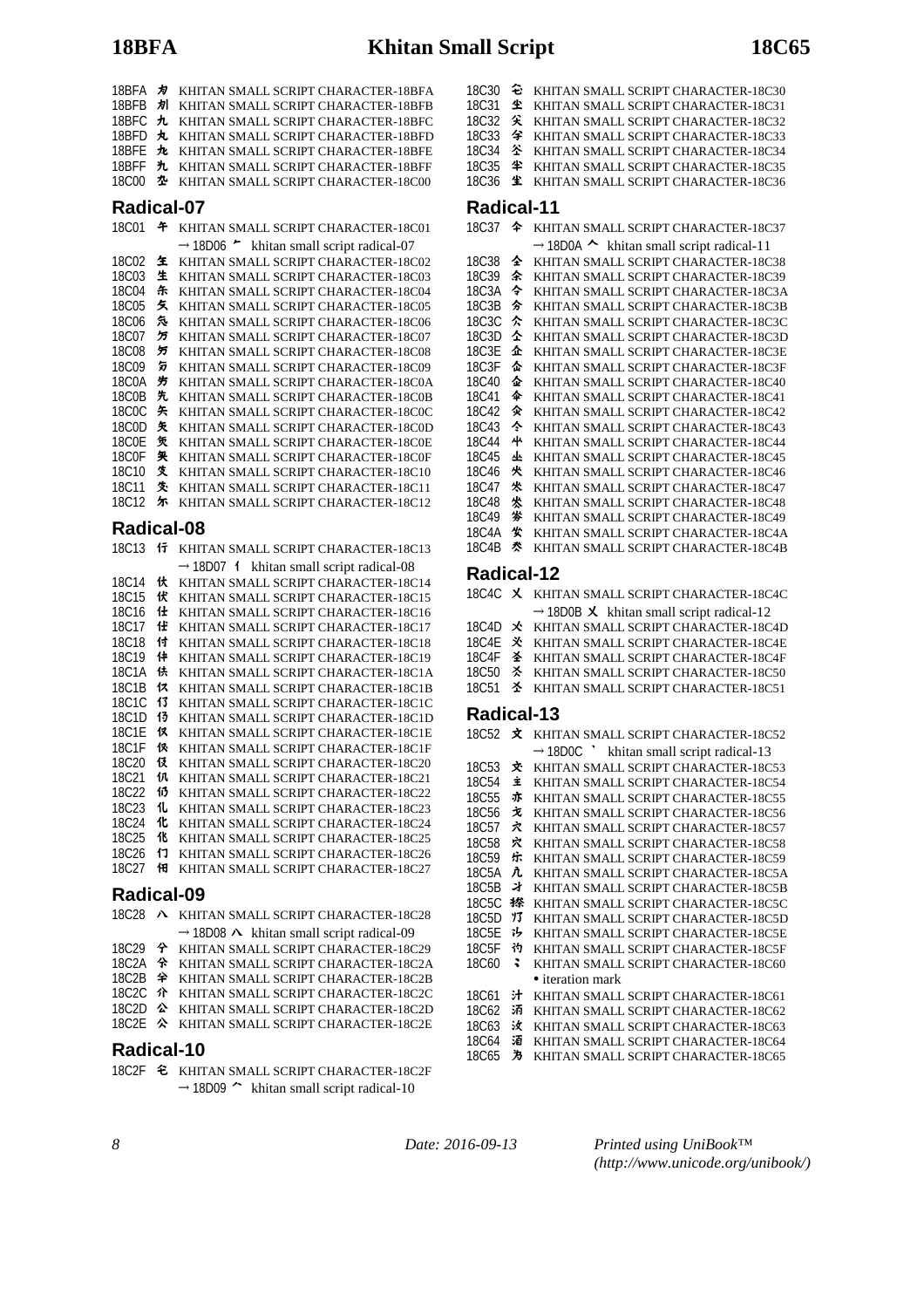| 18C66        | 关 | KHITAN SMALL SCRIPT CHARACTER-18C66                               |
|--------------|---|-------------------------------------------------------------------|
|              |   | $\rightarrow$ 18D0D $\prime\prime$ khitan small script radical-14 |
| 18C67        | Χ | KHITAN SMALL SCRIPT CHARACTER-18C67                               |
| 18C68        | 苶 | KHITAN SMALL SCRIPT CHARACTER-18C68                               |
| 18C69        | 首 | KHITAN SMALL SCRIPT CHARACTER-18C69                               |
| 18C6A        | 畄 | KHITAN SMALL SCRIPT CHARACTER-18C6A                               |
| 18C6B        | 畄 | KHITAN SMALL SCRIPT CHARACTER-18C6B                               |
| 18C6C        | 火 | KHITAN SMALL SCRIPT CHARACTER-18C6C                               |
| 18C6D        | 氺 | KHITAN SMALL SCRIPT CHARACTER-18C6D                               |
| 18C6E        | 氺 | KHITAN SMALL SCRIPT CHARACTER-18C6E                               |
| 18C6F        | 氺 | KHITAN SMALL SCRIPT CHARACTER-18C6F                               |
| 18C70        | 芬 | KHITAN SMALL SCRIPT CHARACTER-18C70                               |
| 18C71        | 氺 | KHITAN SMALL SCRIPT CHARACTER-18C71                               |
| 18C.72       | 水 | KHITAN SMALL SCRIPT CHARACTER-18C72                               |
| 18C73        | * | KHITAN SMALL SCRIPT CHARACTER-18C73                               |
| 18C.74       | 脊 | KHITAN SMALL SCRIPT CHARACTER-18C74                               |
| 18C75        | 呇 | KHITAN SMALL SCRIPT CHARACTER-18C75                               |
| 18C.76       | 乆 | KHITAN SMALL SCRIPT CHARACTER-18C76                               |
| 18C77        | 米 | KHITAN SMALL SCRIPT CHARACTER-18C77                               |
| <b>18C78</b> | 半 | KHITAN SMALL SCRIPT CHARACTER-18C78                               |
| 18C79        | 羔 | KHITAN SMALL SCRIPT CHARACTER-18C79                               |
| 18C7A        | 当 | KHITAN SMALL SCRIPT CHARACTER-18C7A                               |
| 18C7B        | ザ | KHITAN SMALL SCRIPT CHARACTER-18C7B                               |
| 18C.7C       | 米 | KHITAN SMALL SCRIPT CHARACTER-18C7C                               |
| 18C7D        | 米 | KHITAN SMALL SCRIPT CHARACTER-18C7D                               |
| 18C7F        | 犬 | KHITAN SMALL SCRIPT CHARACTER-18C7E                               |
| 18C7F        | 黹 | KHITAN SMALL SCRIPT CHARACTER-18C7F                               |
| 18C80        | w | KHITAN SMALL SCRIPT CHARACTER-18C80                               |
|              |   |                                                                   |

# **Radical-15**

| 18C81              | £  | KHITAN SMALL SCRIPT CHARACTER-18C81                       |
|--------------------|----|-----------------------------------------------------------|
|                    |    | $\rightarrow$ 18D0E $\sim$ khitan small script radical-15 |
| <b>18C82</b>       | 平  | KHITAN SMALL SCRIPT CHARACTER-18C82                       |
| <b>18C83</b>       | ポ  | KHITAN SMALL SCRIPT CHARACTER-18C83                       |
| <b>18C84</b>       | 乇  | KHITAN SMALL SCRIPT CHARACTER-18C84                       |
| <b>18C85</b>       | E. | KHITAN SMALL SCRIPT CHARACTER-18C85                       |
| <b>18C86</b>       | 光  | KHITAN SMALL SCRIPT CHARACTER-18C86                       |
| <b>18C87</b>       | 光  | KHITAN SMALL SCRIPT CHARACTER-18C87                       |
| 18C88              | 穴  | KHITAN SMALL SCRIPT CHARACTER-18C88                       |
| 18C89              | x  | KHITAN SMALL SCRIPT CHARACTER-18C89                       |
| 18C8A              | 罙  | KHITAN SMALL SCRIPT CHARACTER-18C8A                       |
| <b>18C8B</b>       | 甬  | KHITAN SMALL SCRIPT CHARACTER-18C8B                       |
| 18C <sub>8</sub> C | 马  | KHITAN SMALL SCRIPT CHARACTER-18C8C                       |
| 18C8D              | Ľ  | KHITAN SMALL SCRIPT CHARACTER-18C8D                       |

# **Radical-16**

|              |    | 18C8E ス KHITAN SMALL SCRIPT CHARACTER-18C8E                      |  |
|--------------|----|------------------------------------------------------------------|--|
|              |    | $\rightarrow$ 18D0F $\rightarrow$ khitan small script radical-16 |  |
| <b>18C8F</b> | £. | KHITAN SMALL SCRIPT CHARACTER-18C8F                              |  |
| <b>18C90</b> | 犬  | KHITAN SMALL SCRIPT CHARACTER-18C90                              |  |
| <b>18C91</b> | 求  | KHITAN SMALL SCRIPT CHARACTER-18C91                              |  |
| 18C92        | 丰  | KHITAN SMALL SCRIPT CHARACTER-18C92                              |  |
| <b>18C93</b> | ≭  | KHITAN SMALL SCRIPT CHARACTER-18C93                              |  |
| <b>18C94</b> | 夬  | KHITAN SMALL SCRIPT CHARACTER-18C94                              |  |
| 18C95        | 号  | KHITAN SMALL SCRIPT CHARACTER-18C95                              |  |
| 18C96        | 1  | KHITAN SMALL SCRIPT CHARACTER-18C96                              |  |
| Radical-17   |    |                                                                  |  |
|              |    | 18C97 柔 KHITAN SMALL SCRIPT CHARACTER-18C97                      |  |
| 10000        |    | $\rightarrow$ 18D10 $\rightarrow$ khitan small script radical-17 |  |

18C98 KHITAN SMALL SCRIPT CHARACTER-18C98

18C99 3 KHITAN SMALL SCRIPT CHARACTER-18C99 18C9A ネ KHITAN SMALL SCRIPT CHARACTER-18C9A

- 18C9B *T* KHITAN SMALL SCRIPT CHARACTER-18C9B
- 18C9C  $\lambda$  KHITAN SMALL SCRIPT CHARACTER-18C9C

*Printed using UniBook™ (http://www.unicode.org/unibook/)* *Date: 2016-09-13 9*

| 18C9D             | 又  | KHITAN SMALL SCRIPT CHARACTER-18C9D |
|-------------------|----|-------------------------------------|
| 18C9E             | 爻  | KHITAN SMALL SCRIPT CHARACTER-18C9E |
| 18C9F             | 圣  | KHITAN SMALL SCRIPT CHARACTER-18C9F |
| 18CA0             | 圣  | KHITAN SMALL SCRIPT CHARACTER-18CA0 |
| 18CA1             | 睿  | KHITAN SMALL SCRIPT CHARACTER-18CA1 |
| 18CA2             | ョ  | KHITAN SMALL SCRIPT CHARACTER-18CA2 |
| 18CA3             | л  | KHITAN SMALL SCRIPT CHARACTER-18CA3 |
| 18CA4             | 刃  | KHITAN SMALL SCRIPT CHARACTER-18CA4 |
| <b>18CA5</b>      | 习  | KHITAN SMALL SCRIPT CHARACTER-18CA5 |
| 18CA6             | ヵ  | KHITAN SMALL SCRIPT CHARACTER-18CA6 |
| 18CA7             | カ  | KHITAN SMALL SCRIPT CHARACTER-18CA7 |
| <b>18CA8</b>      | 扣  | KHITAN SMALL SCRIPT CHARACTER-18CA8 |
| 18CA9             | 戽  | KHITAN SMALL SCRIPT CHARACTER-18CA9 |
| 18CAA             | 异  | KHITAN SMALL SCRIPT CHARACTER-18CAA |
| 18CAB             | 屉  | KHITAN SMALL SCRIPT CHARACTER-18CAB |
| 18CAC             | ヌ  | KHITAN SMALL SCRIPT CHARACTER-18CAC |
| 18CAD             | 爻  | KHITAN SMALL SCRIPT CHARACTER-18CAD |
| 18CAE             | 3  | KHITAN SMALL SCRIPT CHARACTER-18CAE |
| 18CAF             | 33 | KHITAN SMALL SCRIPT CHARACTER-18CAF |
| 18CB0             | 3  | KHITAN SMALL SCRIPT CHARACTER-18CB0 |
| 18CB1             | 乃  | KHITAN SMALL SCRIPT CHARACTER-18CB1 |
| 18CB2             | 子  | KHITAN SMALL SCRIPT CHARACTER-18CB2 |
| 18CB3             | 孙  | KHITAN SMALL SCRIPT CHARACTER-18CB3 |
| 18CB4             | 31 | KHITAN SMALL SCRIPT CHARACTER-18CB4 |
| 18CB5             | 孖  | KHITAN SMALL SCRIPT CHARACTER-18CB5 |
| 18CB6             | 犳  | KHITAN SMALL SCRIPT CHARACTER-18CB6 |
| 18CB7             | 不  | KHITAN SMALL SCRIPT CHARACTER-18CB7 |
| <b>18CB8</b>      | て  | KHITAN SMALL SCRIPT CHARACTER-18CB8 |
| 18CB9             | そ  | KHITAN SMALL SCRIPT CHARACTER-18CB9 |
| 18CBA             | 予  | KHITAN SMALL SCRIPT CHARACTER-18CBA |
| 18CBB             | 쿤  | KHITAN SMALL SCRIPT CHARACTER-18CBB |
| 18CBC             | 곳  | KHITAN SMALL SCRIPT CHARACTER-18CBC |
| 18CBD             | 玉  | KHITAN SMALL SCRIPT CHARACTER-18CBD |
| 18CBE             | 氼  | KHITAN SMALL SCRIPT CHARACTER-18CBE |
| 18CBF             | 术  | KHITAN SMALL SCRIPT CHARACTER-18CBF |
| <b>18CC0</b>      | 丠  | KHITAN SMALL SCRIPT CHARACTER-18CC0 |
| 18CC <sub>1</sub> | 尕  | KHITAN SMALL SCRIPT CHARACTER-18CC1 |
|                   |    |                                     |

## **Radical-18**

| 18CC2             |    | KHITAN SMALL SCRIPT CHARACTER-18CC2                             |
|-------------------|----|-----------------------------------------------------------------|
|                   |    | $\rightarrow$ 18D11 $\leftarrow$ khitan small script radical-18 |
| 18CC3 누           |    | KHITAN SMALL SCRIPT CHARACTER-18CC3                             |
| 18CC4             | ゙゚ | KHITAN SMALL SCRIPT CHARACTER-18CC4                             |
| 18CC5 $\pm$       |    | KHITAN SMALL SCRIPT CHARACTER-18CC5                             |
| 18CC6 六           |    | KHITAN SMALL SCRIPT CHARACTER-18CC6                             |
| 18CC7 失           |    | KHITAN SMALL SCRIPT CHARACTER-18CC7                             |
| 18 $CC8$ 失        |    | KHITAN SMALL SCRIPT CHARACTER-18CC8                             |
| 18 $CC9$ 朱        |    | KHITAN SMALL SCRIPT CHARACTER-18CC9                             |
| 18CCA 5           |    | KHITAN SMALL SCRIPT CHARACTER-18CCA                             |
| 18CCB 与           |    | KHITAN SMALL SCRIPT CHARACTER-18CCB                             |
| 18CCC 久           |    | KHITAN SMALL SCRIPT CHARACTER-18CCC                             |
| 18CCD             | ь, | KHITAN SMALL SCRIPT CHARACTER-18CCD                             |
| <b>Dadical_10</b> |    |                                                                 |

### **Radical-19**

|                                             |  | 18CCE - KHITAN SMALL SCRIPT CHARACTER-18CCE                      |
|---------------------------------------------|--|------------------------------------------------------------------|
|                                             |  | $\rightarrow$ 18D12 $\rightarrow$ khitan small script radical-19 |
|                                             |  | 18CCF & KHITAN SMALL SCRIPT CHARACTER-18CCF                      |
|                                             |  | 18CD0 $\text{\textsterling}$ KHITAN SMALL SCRIPT CHARACTER-18CD0 |
|                                             |  | 18CD1 <b>主</b> KHITAN SMALL SCRIPT CHARACTER-18CD1               |
|                                             |  | 18CD2 * KHITAN SMALL SCRIPT CHARACTER-18CD2                      |
|                                             |  | 18CD3 条 KHITAN SMALL SCRIPT CHARACTER-18CD3                      |
|                                             |  | 18CD4 <b>*</b> KHITAN SMALL SCRIPT CHARACTER-18CD4               |
| Radical-20<br>$\mathbf{1} \cdot \mathbf{1}$ |  |                                                                  |
|                                             |  |                                                                  |

|  | 18CD5 & KHITAN SMALL SCRIPT CHARACTER-18CD5                     |
|--|-----------------------------------------------------------------|
|  | $\rightarrow$ 18D13 $\leftarrow$ khitan small script radical-20 |
|  | 18CD6 & KHITAN SMALL SCRIPT CHARACTER-18CD6                     |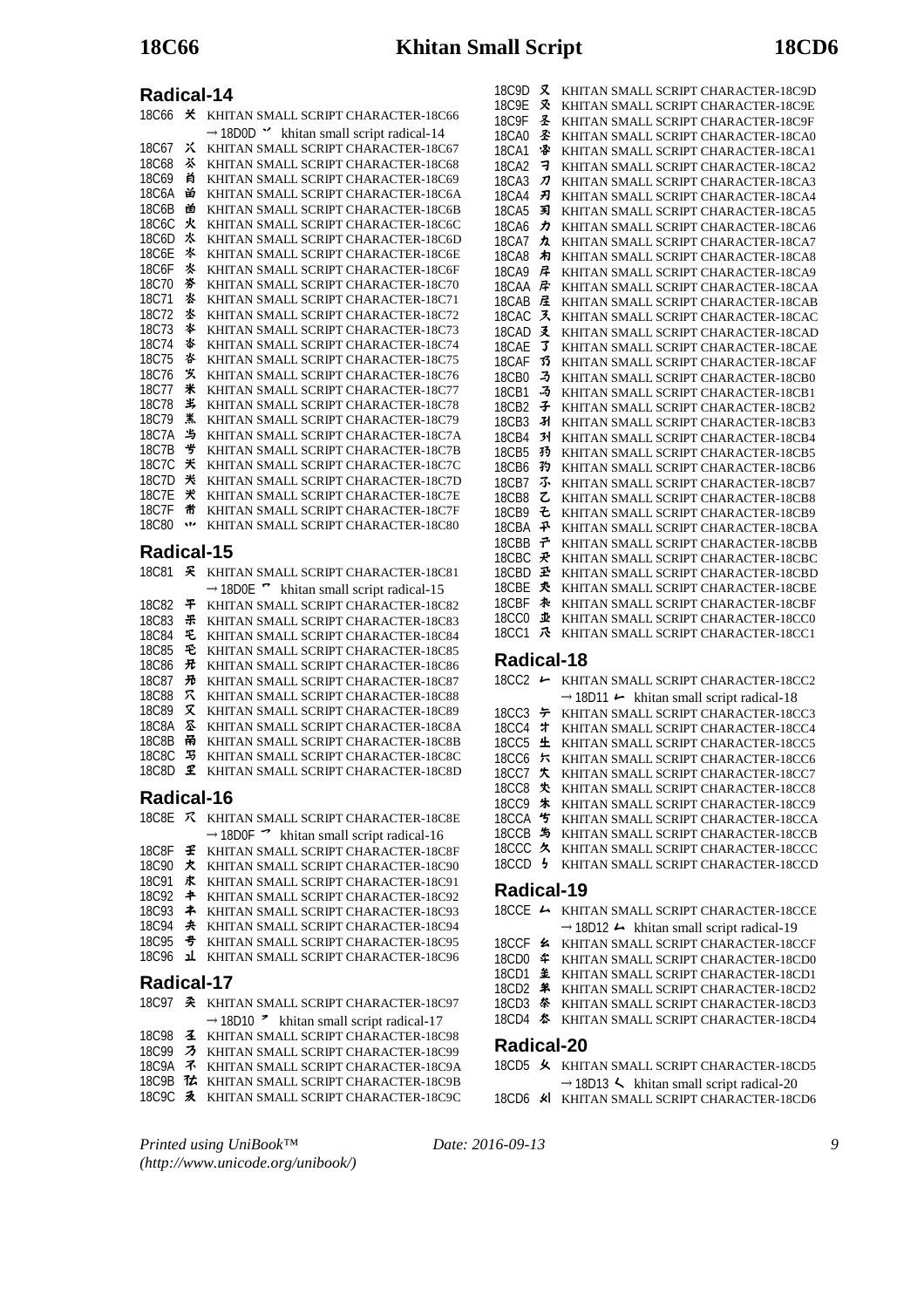18CD7  $\cdot$  KHITAN SMALL SCRIPT CHARACTER-18CD7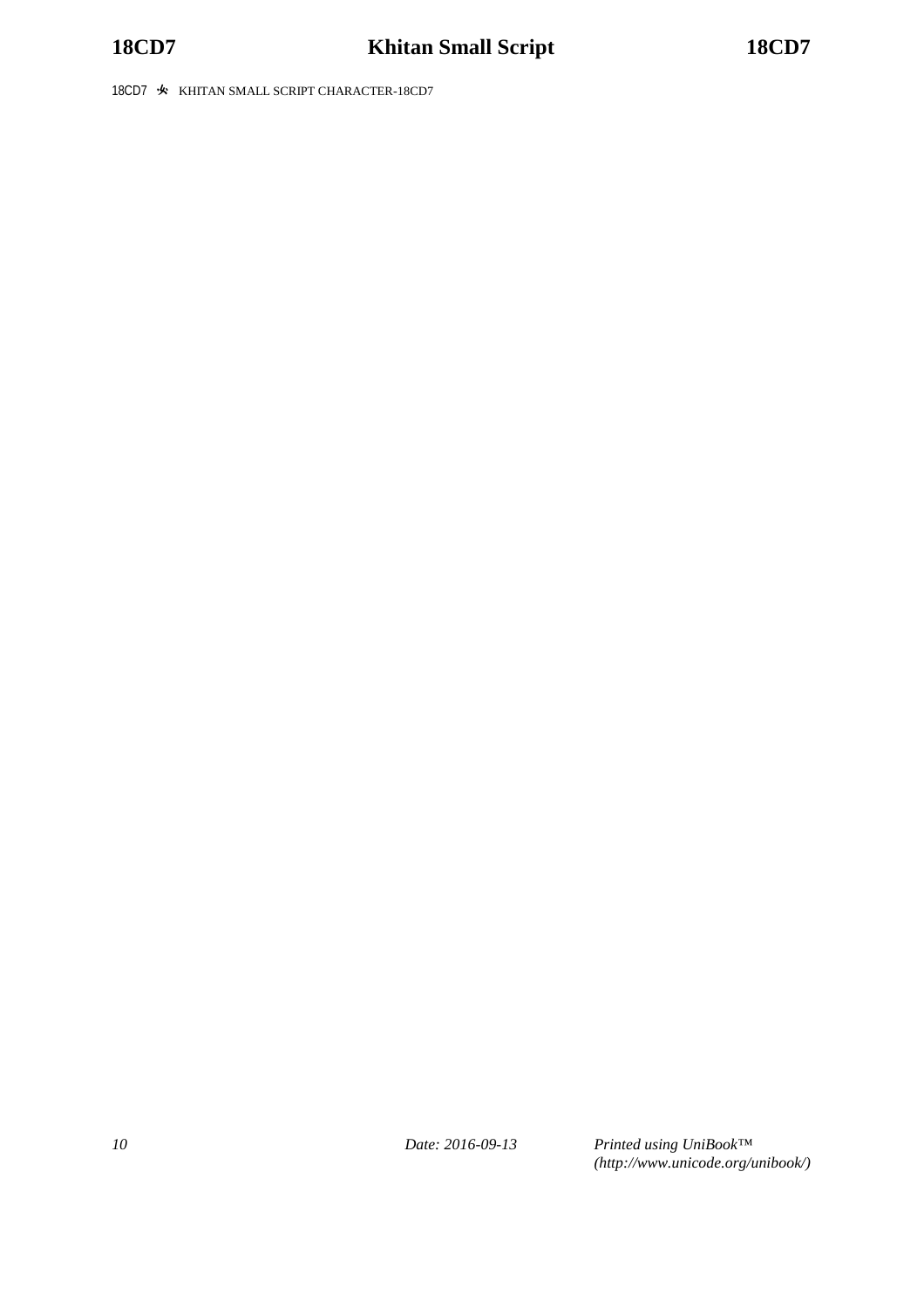

| 18D00 |   | KHITAN SMALL SCRIPT RADICAL-01 |
|-------|---|--------------------------------|
| 18D01 | ╈ | KHITAN SMALL SCRIPT RADICAL-02 |
| 18D02 | ナ | KHITAN SMALL SCRIPT RADICAL-03 |
| 18D03 | ı | KHITAN SMALL SCRIPT RADICAL-04 |
| 18D04 | 冂 | KHITAN SMALL SCRIPT RADICAL-05 |
| 18D05 | ı | KHITAN SMALL SCRIPT RADICAL-06 |
| 18D06 | ∼ | KHITAN SMALL SCRIPT RADICAL-07 |
| 18D07 | 1 | KHITAN SMALL SCRIPT RADICAL-08 |
| 18D08 | л | KHITAN SMALL SCRIPT RADICAL-09 |
| 18D09 | ∼ | KHITAN SMALL SCRIPT RADICAL-10 |
| 18D0A | ᄉ | KHITAN SMALL SCRIPT RADICAL-11 |
| 18D0B | x | KHITAN SMALL SCRIPT RADICAL-12 |
| 18D0C |   | KHITAN SMALL SCRIPT RADICAL-13 |
| 18D0D | v | KHITAN SMALL SCRIPT RADICAL-14 |
| 18D0F | ⊷ | KHITAN SMALL SCRIPT RADICAL-15 |
| 18D0F | ⇁ | KHITAN SMALL SCRIPT RADICAL-16 |
| 18D10 | ↗ | KHITAN SMALL SCRIPT RADICAL-17 |
| 18D11 | ı | KHITAN SMALL SCRIPT RADICAL-18 |
| 18D12 | L | KHITAN SMALL SCRIPT RADICAL-19 |
| 18D13 | L | KHITAN SMALL SCRIPT RADICAL-20 |

*Printed using UniBook™ (http://www.unicode.org/unibook/)*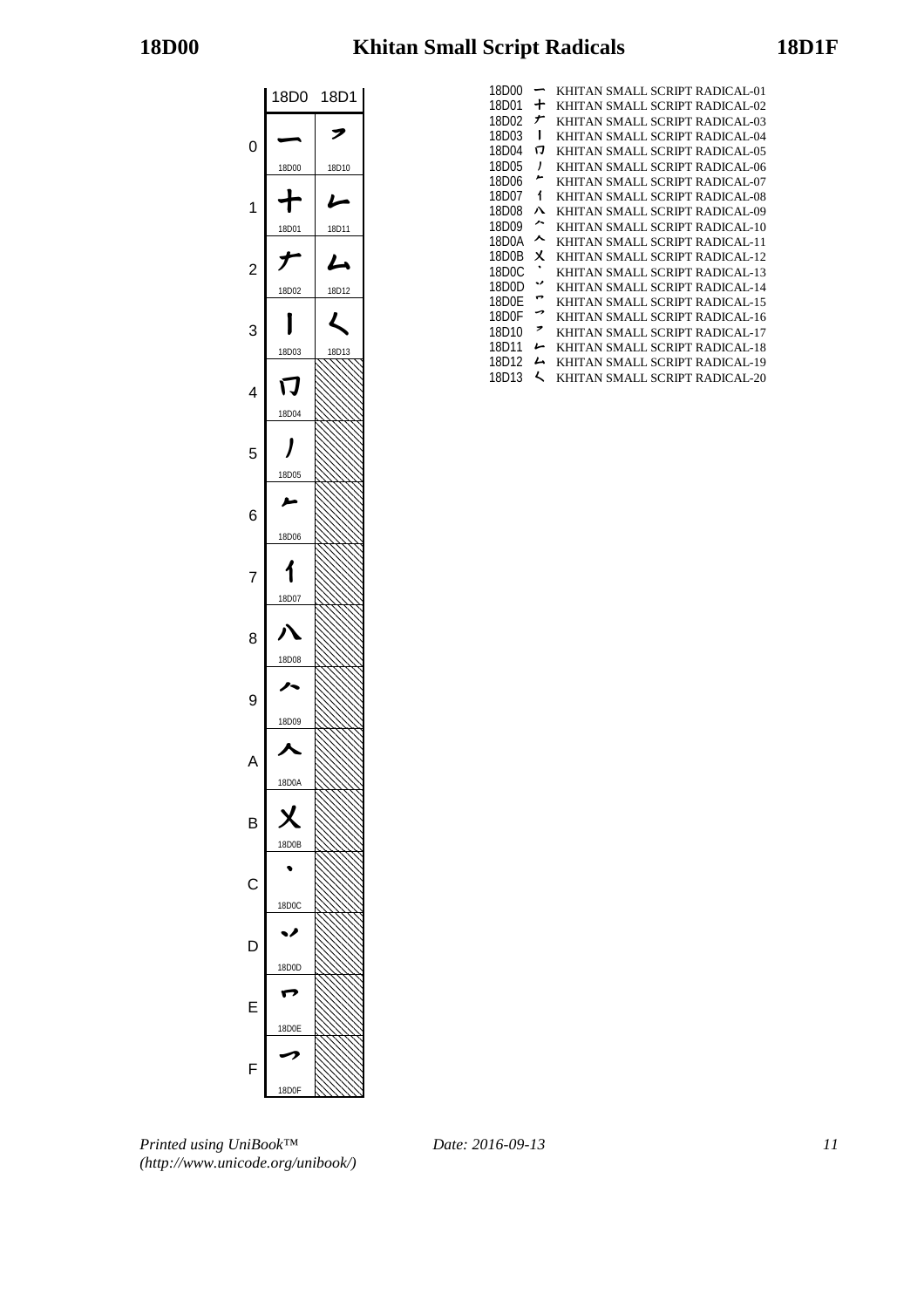# **A. Administrative**

1. Title

**Final proposal to encode the Small Khitan Script in the SMP of the UCS**

2. Requester's name

**UC Berkeley Script Encoding Initiative (Universal Scripts Project); authors: Wu Yingzhe, Sun Bojun, Jing Yongshi, Viacheslav Zaytsev, Andrew West, and Michael Everson**

3. Requester type (Member body/Liaison/Individual contribution)

**Liaison contribution.**

4. Submission date

### **2016-09-13**

5. Requester's reference (if applicable)

6. Choose one of the following:

6a. This is a complete proposal

## **Yes.**

6b. More information will be provided later **No.**

# **B. Technical – General**

1. Choose one of the following:

1a. This proposal is for a new script (set of characters)

**Yes.**

1b. Proposed name of script

### **Khitan Small Script and Khitan Small Script Radicals.**

1c. The proposal is for addition of character(s) to an existing block

**No.** 1d. Name of the existing block

2. Number of characters in proposal

# **494 (2, 472, 20).**

3. Proposed category (A-Contemporary; B.1-Specialized (small collection); B.2-Specialized (large collection); C-Major extinct; D-Attested extinct; E-Minor extinct; F-Archaic Hieroglyphic or Ideographic; G-Obscure or questionable usage symbols)

# **Category C.**

4a. Is a repertoire including character names provided?

**Yes.**

4b. If YES, are the names in accordance with the "character naming guidelines" in Annex L of P&P document?

**Yes.**

4c. Are the character shapes attached in a legible form suitable for review?

**Yes.**

5a. Who will provide the appropriate computerized font (ordered preference: True Type, or PostScript format) for publishing the standard? **Wu Yingzhe and Menksoft Company (Hohhot).** 

5b. If available now, identify source(s) for the font (include address, e-mail, ftp-site, etc.) and indicate the tools used:

**Michael Everson, Fontographer and FontLab.**

6a. Are references (to other character sets, dictionaries, descriptive texts etc.) provided?

**Yes, in documents referred to above.**

6b. Are published examples of use (such as samples from newspapers, magazines, or other sources) of proposed characters attached? **No.**

7. Does the proposal address other aspects of character data processing (if applicable) such as input, presentation, sorting, searching, indexing, transliteration etc. (if yes please enclose information)?

### **Yes, see above.**

8. Submitters are invited to provide any additional information about Properties of the proposed Character(s) or Script that will assist in correct understanding of and correct linguistic processing of the proposed character(s) or script. Examples of such properties are: Casing information, Numeric information, Currency information, Display behaviour information such as line breaks, widths etc., Combining behaviour, Spacing behaviour, Directional behaviour, Default Collation behaviour, relevance in Mark Up contexts, Compatibility equivalence and other Unicode normalization related information. See the Unicode standard at http://www.unicode.org for such information on other scripts. Also see Unicode Character Database http://www.unicode.org/Public/UNIDATA/UnicodeCharacterDatabase.html and associated Unicode Technical Reports for information needed for consideration by the Unicode Technical Committee for inclusion in the Unicode Standard.

**See above.**

# **C. Technical – Justification**

1. Has this proposal for addition of character(s) been submitted before? If YES, explain.

### **Yes, see other documents listed above.**

2a. Has contact been made to members of the user community (for example: National Body, user groups of the script or characters, other experts, etc.)?

### **Yes.**

2b. If YES, with whom?

### **Wu Yingzhe, Sun Bojun, Jing Yongshi, Viacheslav Zaytsev, Andrew West.**

2c. If YES, available relevant documents

3. Information on the user community for the proposed characters (for example: size, demographics, information technology use, or publishing use) is included?